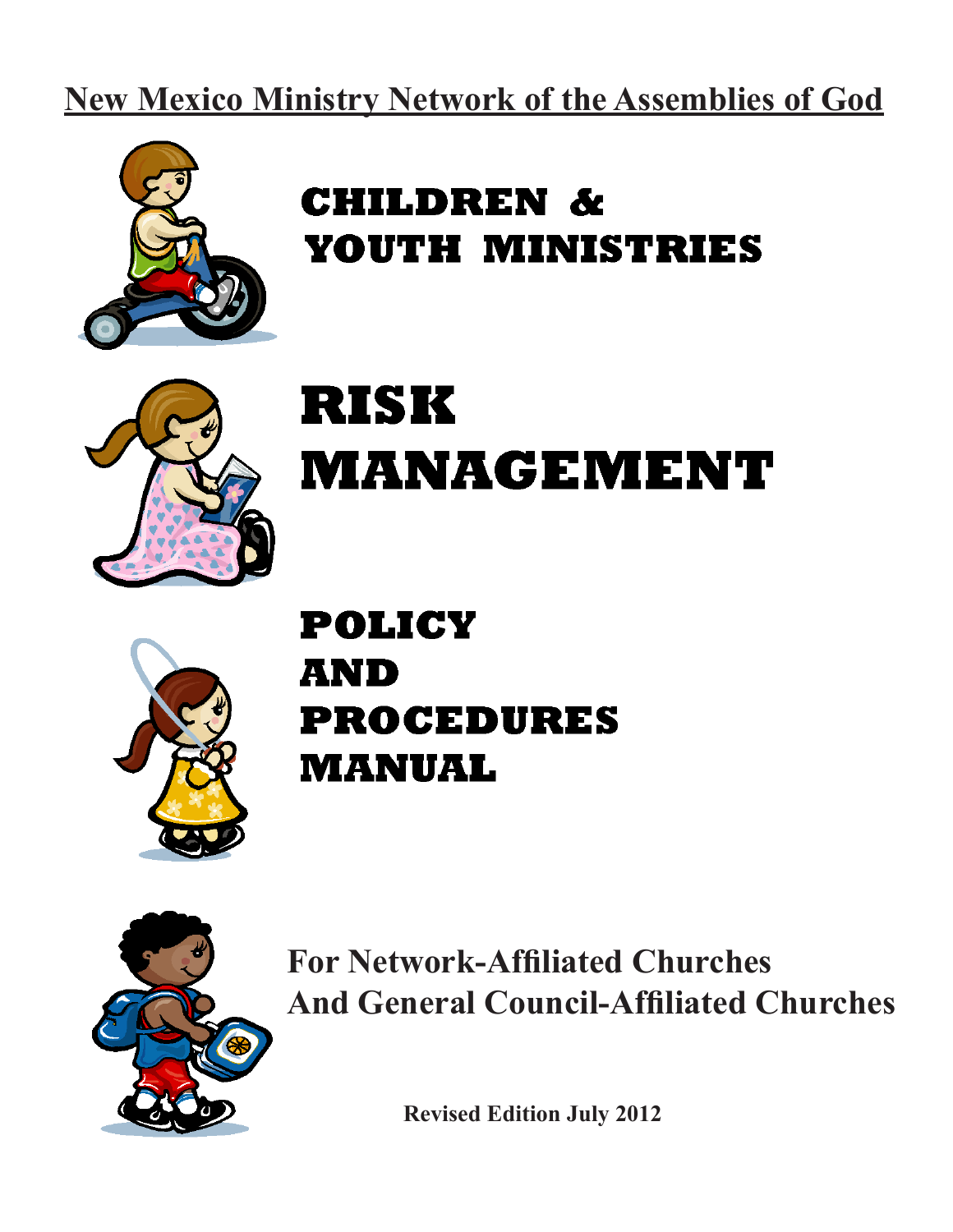# FORWARD

Reports of sexual molestation of children and youth are on the rise and news of lawsuits stemming from these reports are broadcast by the media daily.

The church, once considered a safe haven for children and youth are increasingly in the middle of these lawsuits. Many insurance companies are refusing to cover claims of sexual misconduct or molestation by church employees or volunteers due to the ever increasing costs of litigation and the considerable losses experienced in these lawsuits. According to Richard R. Hammer, legal counsel for the General Council of the Assemblies of God, "Most of the lawsuits filed against churches for the acts of child molestation have alleged that the church was legally accountable either on the basis of negligent hiring or negligent supervision... (churches) are not absolutely liable for every injury that occurs on their premises or in the course of their activities. Generally, they are responsible only for those injuries that result from their negligence. "

District Affiliated Churches are required to carry Liability Insurance which will cover the church and the District in the event of such a lawsuit. Also, a Risk Management Policy must be set in place and must be adhered to by the church leadership.

Risk management involves two areas: prevention (risk reduction) and response. These will be covered separately in this manual.

The District has made available to each District Affiliated church, General Council Affiliated church, and Pastor this guidebook/training manual from Church Mutual Insurance Company for the training of church leaders and lay workers in reducing the risk of child sexual abuse. These materials are available through the District Office. The District has directed that the Pastor of every District Church must obtain these and implement this policy as soon as possible.

Included in this manual is a basic policy for your implementation, as well as forms for you to copy and use as a basis for your risk management program.

Refusal to develop and adhere to a risk management program could result in liability should a suit be brought against the church, child or youth worker, or church board. As well, any Pastor that refuses to cooperate with the District in this matter will be brought before the Sectional Committee, which may result in his/her removal as pastor. It is imperative that such a program be put in place.

Assistance is available for the development and expansion of this policy, but the implementation is up to you. On the pages following will be suggested policy, sample forms and instructions for their use. You may photocopy forms from this publication for use in your church.

### Please note that any departure from the highest level of precaution results in increased risk of abuse.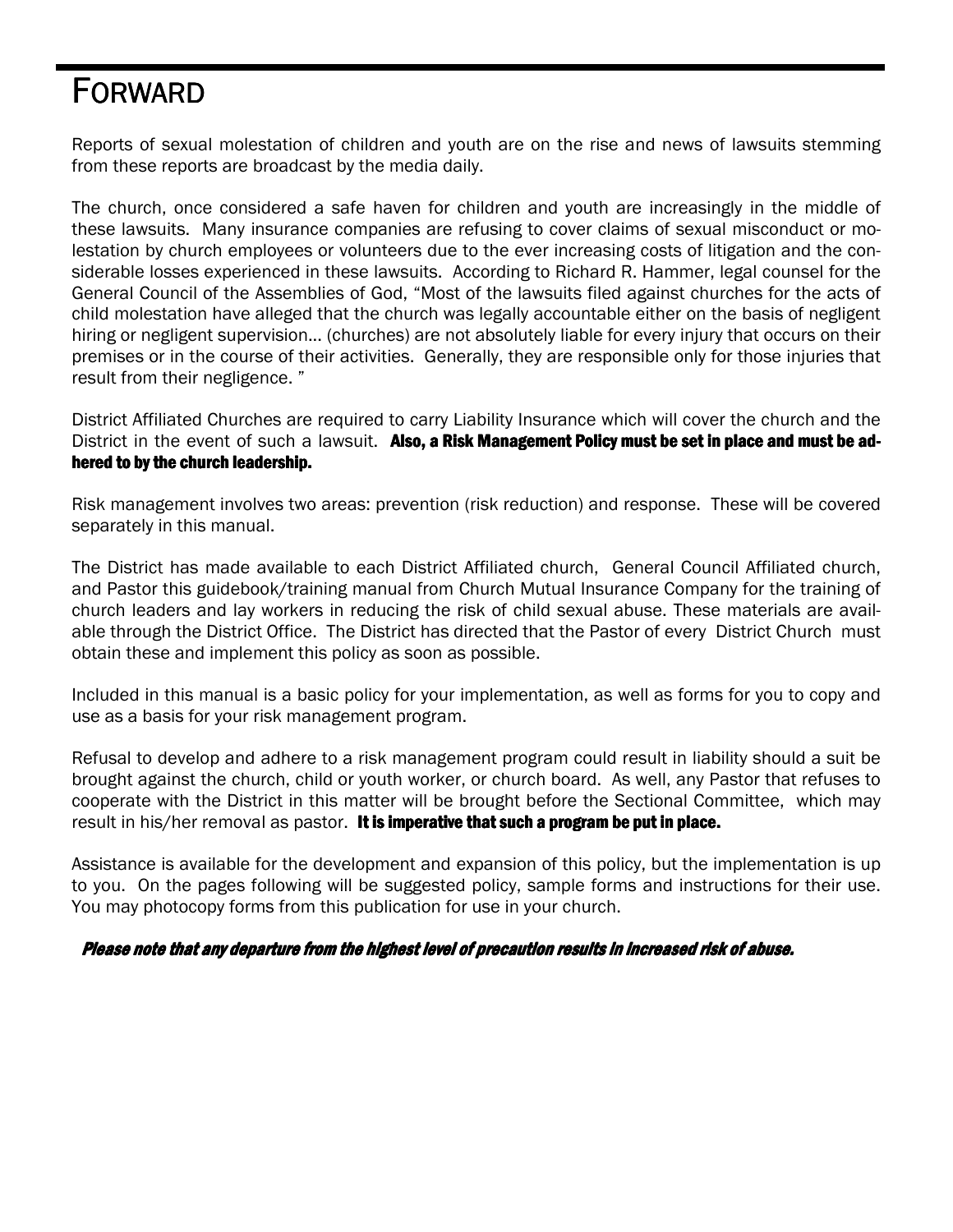# TABLE OF CONTENTS

FORWARD 2

# **SECTION I PREVENTION**

| <b>Basic Prevention Policy</b>                            |  |
|-----------------------------------------------------------|--|
| Basic Eligibility for Children's Ministry Worker          |  |
|                                                           |  |
| Worker Information Questionnaire <b>Marin Access 1986</b> |  |
| <b>Tenets of Faith</b>                                    |  |
| <b>Adult/Minor Worker Policy</b>                          |  |
| <b>Review Board Questions</b>                             |  |
| <b>Review Board Responses</b>                             |  |
| <b>Confidential Reference Record</b>                      |  |

# **SECTION II RESPONSE**

| Plan Your Response in Advance         |    |
|---------------------------------------|----|
| <b>Basic Behavior Boundaries</b>      |    |
| <b>Public Policy Statement</b>        |    |
|                                       |    |
| <b>Activity Request Form</b>          |    |
|                                       | 23 |
| <b>Early Childhood Check-In Sheet</b> |    |
|                                       |    |

| ADDITIONAL PROCEDURES AND CAUTIONS |  |
|------------------------------------|--|
| WHICH MAY BE IMPLEMENTED FOR       |  |
| <b>YOUR CHURCH SITUATION</b>       |  |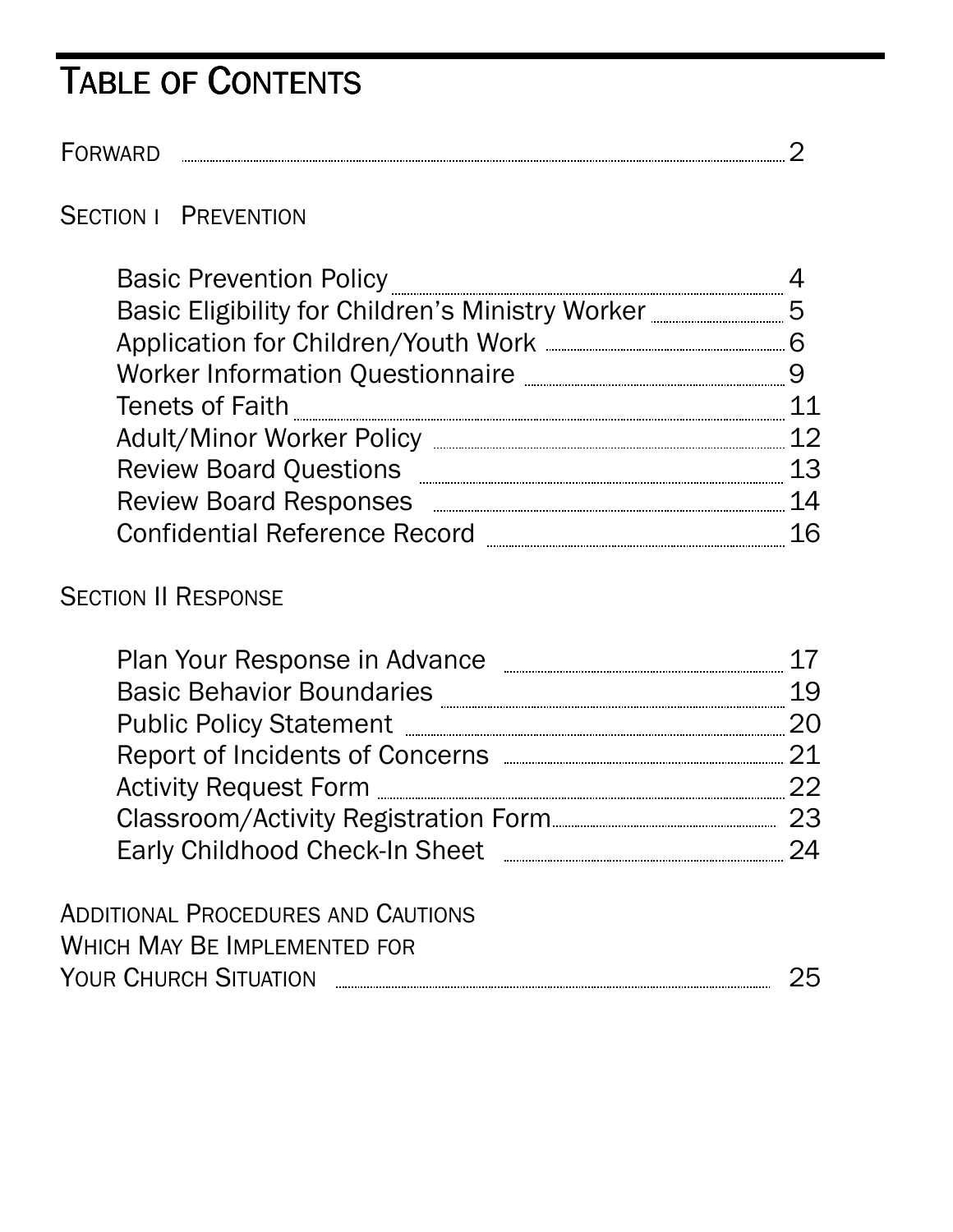# SECTION I: PREVENTION

As you no doubt are aware, prevention is the best medicine. Many things which were once taken for granted now must be carefully planned for to avoid the incidence of sexual molestation or misconduct in the church. The entire church, staff and board must back the program in order for it to work effectively. Education, therefore, is key to prevention.

Each church must set a basic policy with regard to children and youth workers (compensated and noncompensated) prior to allowing them access to their children or youth. For churches which already have children and youth workers in place, the education and screening which will form your basic policy should be completed for them as well.

The basic prevention policy should include the elements listed below.

## BASIC PREVENTION POLICY

All children, youth workers, and parent/relative workers must be screened prior to their working in any children's or youth program. These reviews MUST be kept in absolute confidence. The pastor and advisory (or church) board should interview each of the potential workers/volunteers. The pastor should be trained in the screening of workers.

Prior to screening by the pastor and advisory (or church) board, all candidates for children's/youth worker positions should be informed that they will be screened by a Review Board. A written policy statement regarding risk management and the purpose for screening should be given to the candidate along with their application. The candidate should know in advance that his/her references will be checked, that he/she will need to answer some personal questions, and that all information will be used to identify his/her suitability for a position as a youth or children's worker but will otherwise remain confidential.

ANY APPLICANT OR VOLUNTEER WHO HAS BEEN CONVICTED OF CHARGES INVOLVING MOLESTATION, MISCON-DUCT, ABUSE OR ENDANGERMENT OF A MINOR, OR WHO MAY POSE A THREAT TO MINORS, MUST NOT BE AL-LOWED TO HAVE AN ACTIVE MINISTRY OF ANY KIND IN THE CHURCH.

### PURPOSE OF THE PASTOR AND ADVISORY (OR CHURCH) BOARD IN THE PROCESS

To meet and interview all potential Children and Youth ministry workers in order to establish a foundation of relationship and accountability and screen and redirect candidates not meeting the basic eligibility criteria for Children/Youth Ministry worker.

### MINISTRY WORKER(S)

Any adult or minor who is helping during a church sponsored class or activity – whose involvement would exceed the terms of a "parent/relative worker" role, and has completed the application and screening process.

## PARENT/RELATIVE WORKER

A family member who occasionally assists the ministry worker in his/her own child's class/program. Approval for a family member to assist must come from the pastor or director of children's or youth ministries, and they must always be in the company of another adult, and be observed at all times, until they have completed the entire screening process.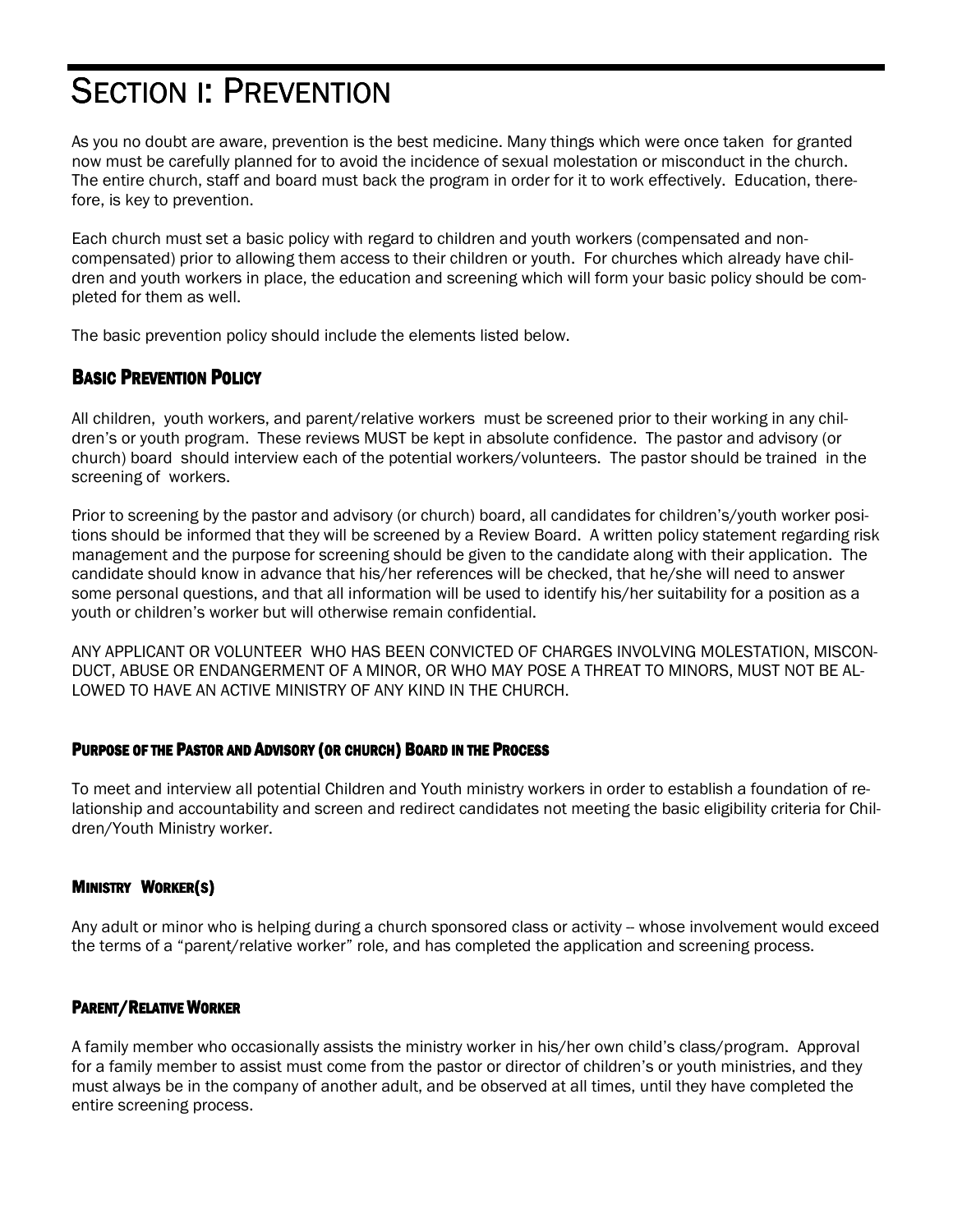# **BASIC ELIGIBILITY CRITERIA FOR CHILDREN'S MINISTRY WORKER**

### The potential worker is:

- A professing Christian who has been born again.
- An attendee of this church for the past six months.
- Involved in an ongoing personal, spiritual growth program, i.e., daily devotional Bible reading, Christian tapes (music/teaching), and fellowship with other Christians.

### **Procedure**

- Candidate reads and signs an Adult/Minor Worker Policy, reviews the Tenets of Faith, and completes an application for Children's/Youth Ministry Worker.
- Board chairperson or pastor reviews the application and schedules interview. (15 minutes in length.)
- Interview questions (see attached) are asked by pastor and advisory (or church) board members. All applicants are asked the same questions and responses should be noted by each board member on the form provided. These forms become part of the applicants' file.
- References are checked. In the event of prior criminal convictions regarding a minor, Department of Justice records will be checked for details of the case.
- Board evaluates together after completing "notes" form. (All paperwork becomes part of the permanent Children's/Youth Ministry Worker file.)

### Recommendations: There are three options

- **Pass** approved, ready for placement.
- **Hold** do not place yet, but given time could be a positive addition. (An individual who is put on "hold" can be reconsidered in a designated time, i.e. 3,6, or 12 months). Attention will be given to the focused concern of the previous "hold" recommendation.
- **Do not pass** indicators\* lead the board to deny this individual's involvement with the children in a Ministry worker capacity.

**The Review Board** is a recommending agent which functions within these stated policies. It provides input for, but not an inflexible mandate, who is vested with the responsibility for and authority to exercise final decisions regarding Children's/Youth Ministries personnel.

Review Board Membership: Ideally, this board should include the pastor, a member of the pastoral staff, one or more members of the advisory (or church) board and the Sunday School Superintendent, director of children's or youth ministries, or other lay leader. Also, the board should include members of both genders who are not related to each other.

\*"indicators" must be concrete and demonstrable. They may not be a "discerned concern" but something which could be proven factually.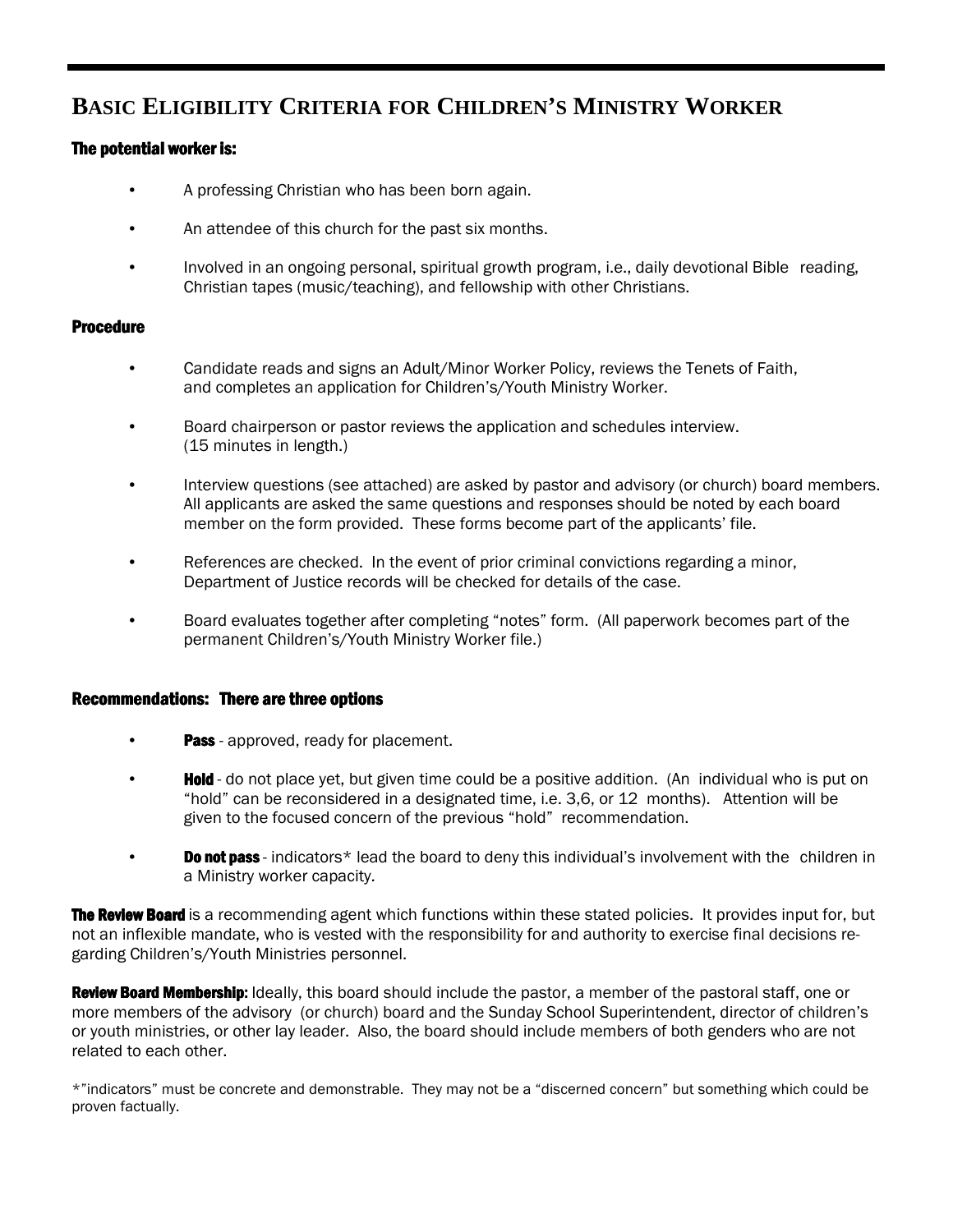# APPLICATION FOR *CONFIDENTIAL* CHILDREN/YOUTH WORK

## Full Name: \_\_\_\_\_\_\_\_\_\_\_\_\_\_\_\_\_\_\_\_\_\_\_\_\_\_\_\_\_\_\_\_\_\_\_\_\_\_\_\_\_\_\_\_\_\_\_\_\_\_\_\_\_\_\_\_\_\_\_\_\_\_\_Date:\_\_\_\_\_\_\_\_\_\_\_\_\_\_ \_\_\_\_\_\_\_\_\_\_\_\_\_\_\_\_\_\_\_\_\_\_\_Date:\_\_\_\_\_\_\_\_\_\_\_\_\_\_

This application is to be completed by all applicants for any position (volunteer or compensated) involving the supervision or custody of minors. It is being used to help the church provide a safe and secure environment for those children and youth who participate in our programs and use our facilities. This information is confidential and to be used only by authorized staff, and kept in a locked file.

| <b>PERSONAL:</b>                                                                                                                                                                                                                                                                      | What date would you be available?____________________<br>Minimum length of commitment: ___________________                                                                                                                                                                                                                                    |
|---------------------------------------------------------------------------------------------------------------------------------------------------------------------------------------------------------------------------------------------------------------------------------------|-----------------------------------------------------------------------------------------------------------------------------------------------------------------------------------------------------------------------------------------------------------------------------------------------------------------------------------------------|
|                                                                                                                                                                                                                                                                                       | Are you willing to commit to orientation, training and supervi-<br>sion?<br>$\Box$ Yes<br>$\Box$ No                                                                                                                                                                                                                                           |
| <b>EMPLOYEE ONLY:</b><br>Are you over the age of $18? \square$ Yes $\square$ No<br><b>VOLUNTEER ONLY: Applicants for a compensated</b><br>position should not answer this question.<br>Age ____ Marital status: ___ Married ___Single<br>_Separated ___Divorced ___Widowed ___Engaged | Do you use tobacco?<br>$\Box$ Yes $\Box$ No<br>Do you drink Alcoholic beverages?<br>$\Box$ Yes $\Box$ No<br>Do you use non-prescription drugs? □ Yes □ No<br>Have you any physical disabilities or conditions preventing<br>you from performing certain types of activities relating to<br>youth and children's work?<br>$\Box$ Yes $\Box$ No |
| Do you have a driver's license? $\Box$ Yes $\Box$ No<br>If yes, please list your driver's license number and the                                                                                                                                                                      |                                                                                                                                                                                                                                                                                                                                               |
| Are you applying to drive a church vehicle? $\Box$ Yes $\Box$ No<br>If yes, you must be interviewed and trained by a church<br>staff member and provide a DMV report prior to operating<br>a vehicle.<br>Do you have any special license or endorsement?                              | Are you aware of any traits or tendencies you possess that<br>could pose any threat to children or youth? $\Box$ Yes $\Box$ No                                                                                                                                                                                                                |
| Have you ever been convicted of a traffic offense (moving<br>If yes, please describe<br>violation?)<br>□ Yes □ No<br>all convictions for the past 5 years                                                                                                                             | Have you ever been convicted or plead no contest to any<br>criminal offenses? $\Box$ Yes $\Box$ No                                                                                                                                                                                                                                            |
| What type of children/youth work do you prefer or are                                                                                                                                                                                                                                 | (continued on next page)                                                                                                                                                                                                                                                                                                                      |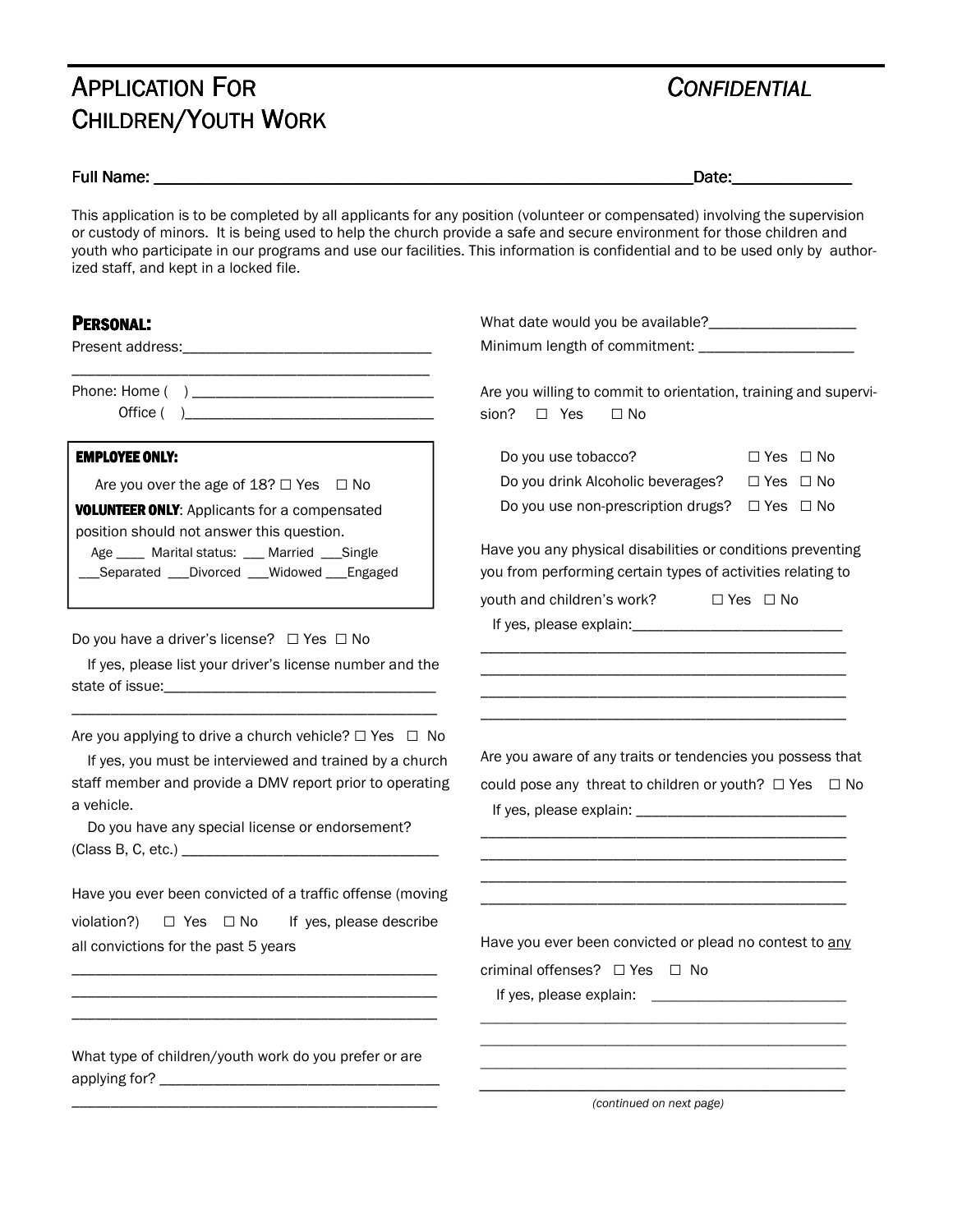| Have you ever been charged with child abuse or an<br>incident involving actual or attempted sexual molestation                                                                          | Person to contact at former church: ______________________                                                                                                       |
|-----------------------------------------------------------------------------------------------------------------------------------------------------------------------------------------|------------------------------------------------------------------------------------------------------------------------------------------------------------------|
| of a minor? $\Box$ Yes $\Box$ No<br>If yes, please explain:<br><u> 1980 - An Dùbhlachd ann an Dùbhlachd ann an Dùbhlachd ann an Dùbhlachd ann an Dùbhlachd ann an Dùbhlachd ann </u>    | List all previous involvement with church youth groups,<br>children's programs, or other youth organizations.<br>Identify church/organization, and type of work: |
| Have you read the Adult/Minor Worker Policy for our church<br>and our Tenets of Faith? □ Yes □ No                                                                                       |                                                                                                                                                                  |
| Are you in agreement with our Tenets of Faith?<br>$\Box$ Yes $\Box$ No                                                                                                                  | List all gifts, callings, training, education, or other fac-<br>tors that have prepared you for children/youth work:                                             |
| <b>CHURCH ACTIVITY</b><br>Are you a Christian? $\Box$ Yes $\Box$ No                                                                                                                     | <b>ATTENDANCE PATTERN</b><br>(Circle one in each category or n/a if not applicable)<br>Sunday A.M. Worship<br>25%<br>25-50%<br>50-75%<br>75%+                    |
| When were you saved? ______________<br>Baptized in the Holy Spirit according to Acts 2:4?                                                                                               | n/a<br><b>Sunday School</b><br>25%<br>50-75%<br>75%+<br>25-50%<br>n/a                                                                                            |
| Name of church you attend: _______________________                                                                                                                                      | Sunday P.M. Worship<br>25%<br>25-50%<br>50-75%<br>75%+<br>n/a                                                                                                    |
| How long have you attended this church? ________                                                                                                                                        | Midweek Bible Study or activity<br>25-50%<br>25%<br>50-75%<br>75%+<br>n/a<br>Cell groups (fellowship/prayer)                                                     |
| Are you a voting member of the above church?<br>$\Box$ Yes $\Box$ No<br>List other churches you have attended regularly during<br>the past five years (name, address and phone number): | 25-50%<br>25%<br>50-75%<br>75%+<br>n/a<br><b>PERSONAL REFERENCES</b><br>(no former employers or relatives):                                                      |
|                                                                                                                                                                                         | (continued on next page)                                                                                                                                         |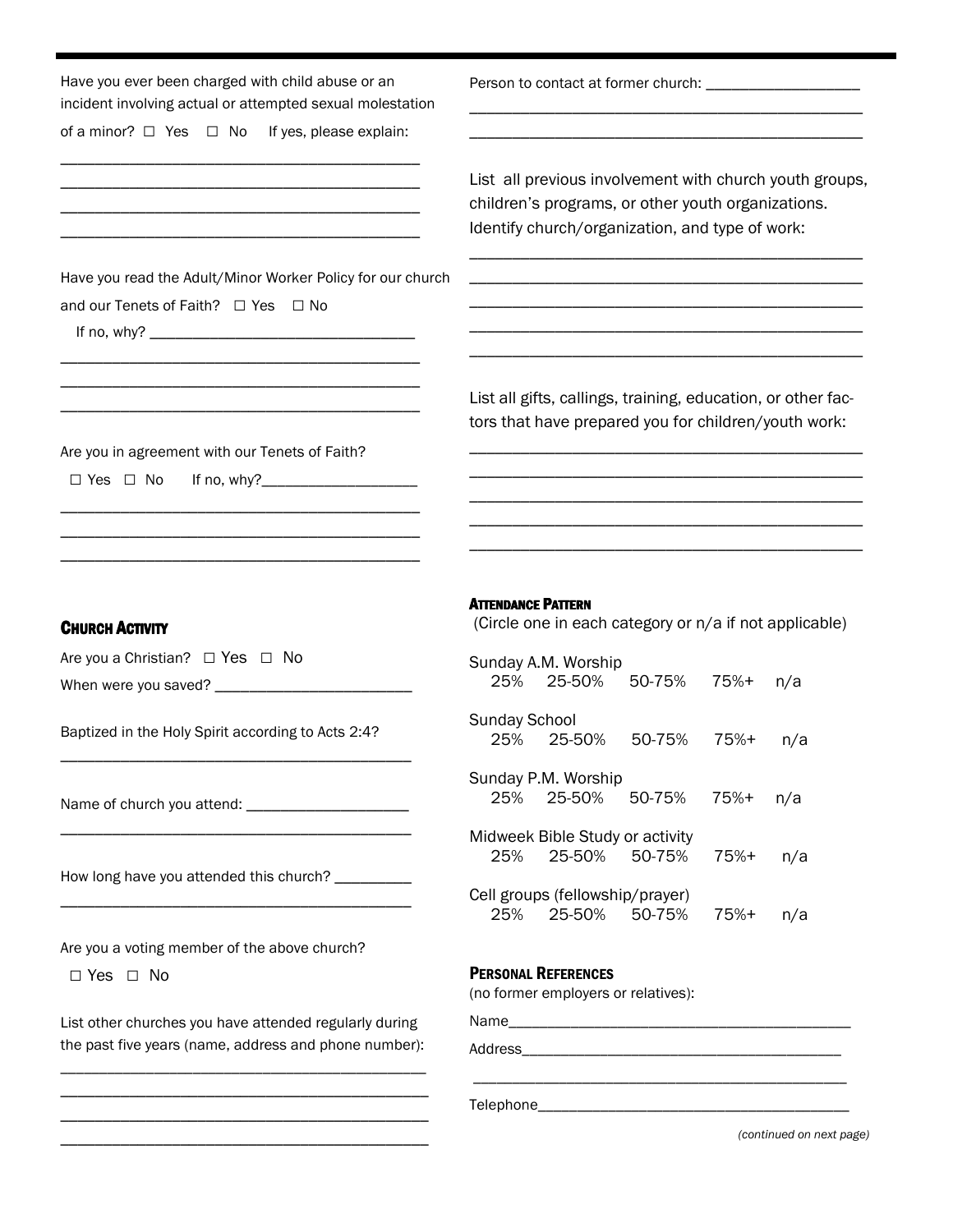| <b>Personal References:</b>                                                        | Staff, deacons or elders of the church who know you: |
|------------------------------------------------------------------------------------|------------------------------------------------------|
|                                                                                    |                                                      |
|                                                                                    |                                                      |
|                                                                                    |                                                      |
|                                                                                    |                                                      |
|                                                                                    |                                                      |
|                                                                                    |                                                      |
|                                                                                    |                                                      |
|                                                                                    |                                                      |
|                                                                                    |                                                      |
|                                                                                    |                                                      |
|                                                                                    |                                                      |
| $I$ agree to my references being contacted. $\Box$ Yes $\Box$ No<br>If no, $why$ ? |                                                      |

# **APPLICANT'S STATEMENT**

I certify that the information contained in this application is correct to the best of my knowledge. I authorize \_\_\_\_\_\_\_\_\_\_\_\_\_\_\_\_\_\_\_\_\_\_\_\_\_\_\_\_\_\_\_\_\_\_\_\_\_\_\_(pastor, church, review board) to investigate any matters contained in this application. I hereby authorize any reference or church listed in this application to release any information (including opinions) that they may have regarding my character and fitness for children/youth work, and release all such references from liability for any damage that may result from furnishing such evaluations to you. I waive any right that I may have to inspect references provided on my behalf.

| Applicant's Signature | Date |
|-----------------------|------|
|                       |      |
| <b>Witness</b>        | Date |

Should my application be accepted, I agree to be bound by the bylaws and policies of this church, and refrain from unscriptural conduct in the performance of my services on behalf of this church.

| Applicant's Signature | ıн |
|-----------------------|----|
|-----------------------|----|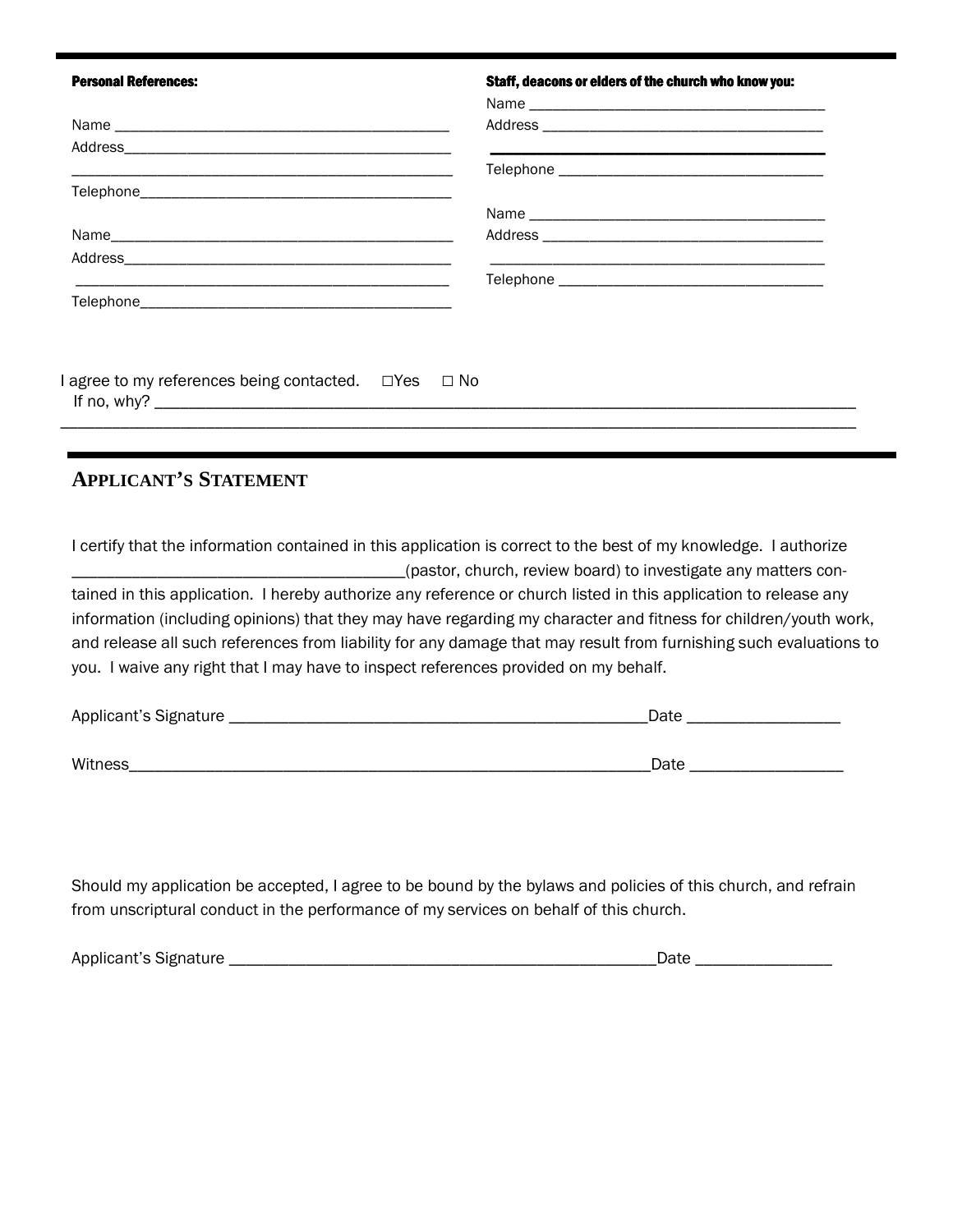# WORKER INFORMATION *CONFIDENTIAL* **QUESTIONNAIRE**

\_\_\_\_\_\_\_\_\_\_\_\_\_\_\_\_\_\_\_\_\_\_\_\_\_\_\_\_\_\_\_\_\_\_\_\_\_\_\_\_\_\_\_\_\_\_\_

Full Name: \_\_\_\_\_\_\_\_\_\_\_\_\_\_\_\_\_\_\_\_\_\_\_\_\_\_\_\_\_\_\_\_\_\_\_\_\_\_\_\_\_\_\_\_\_\_\_\_\_\_\_\_\_\_\_\_\_\_\_\_\_\_\_Date:\_\_\_\_\_\_\_\_\_\_\_\_\_\_ \_\_\_\_\_\_\_\_\_\_\_\_\_\_\_\_\_\_\_\_\_\_\_Date:\_\_\_\_\_\_\_\_\_\_\_\_\_\_

Are you aware of any traits or tendencies you possess that

\_\_\_\_\_\_\_\_\_\_\_\_\_\_\_\_\_\_\_\_\_\_\_\_\_\_\_\_\_\_\_\_\_\_\_\_\_\_\_\_\_\_

This questionnaire is to be completed by all workers/teachers for any position (volunteer or compensated) involving the supervision or custody of minors. It is being used to help the church provide a safe and secure environment for those children and youth who participate in our programs and use our facilities. This information is confidential and to be used only by authorized staff, and kept in a locked file.

### PERSONAL:

|                                                                                                                                                                                                    | could pose any threat to children or youth? □ Yes □ No                                                                                                                     |
|----------------------------------------------------------------------------------------------------------------------------------------------------------------------------------------------------|----------------------------------------------------------------------------------------------------------------------------------------------------------------------------|
|                                                                                                                                                                                                    |                                                                                                                                                                            |
| <b>EMPLOYEE ONLY:</b>                                                                                                                                                                              |                                                                                                                                                                            |
| Are you over the age of $18? \square$ Yes $\square$ No                                                                                                                                             |                                                                                                                                                                            |
| <b>VOLUNTEER ONLY: Applicants for a compensated</b><br>position should not answer this question.<br>Age ____ Marital status: ___ Married ___Single<br>_Separated ___Divorced ___Widowed ___Engaged | Have you ever been convicted or plead no contest to any<br>criminal offenses? $\Box$ Yes $\Box$ No                                                                         |
| Do you have a driver's license? $\Box$ Yes $\Box$ No<br>If yes, please list your driver's license number and the                                                                                   |                                                                                                                                                                            |
| Do you drive a church vehicle? $\Box$ Yes $\Box$ No<br>Do you have any special license or endorsement?                                                                                             | Have you ever been charged with child abuse or an<br>incident involving actual or attempted sexual molestation<br>of a minor? $\Box$ Yes $\Box$ No If yes, please explain: |
| Have you recently been convicted of a traffic offense                                                                                                                                              |                                                                                                                                                                            |
| (moving violation?) $\Box$ Yes $\Box$ No If yes, please                                                                                                                                            |                                                                                                                                                                            |
|                                                                                                                                                                                                    | Have you read the Adult/Minor Worker Policy for our church<br>and our Tenets of Faith? □ Yes □ No                                                                          |
| Do you use tobacco?<br>$\Box$ Yes $\Box$ No<br>Do you drink Alcoholic beverages?<br>$\Box$ Yes $\Box$ No<br>Do you use non-prescription drugs? $\Box$ Yes $\Box$ No                                |                                                                                                                                                                            |
| Have you any physical disabilities or conditions preventing<br>you from performing certain types of activities relating to                                                                         |                                                                                                                                                                            |
| youth and children's work? $\square$ Yes $\square$ No                                                                                                                                              | Are you in agreement with our Tenets of Faith?<br>$\Box$ Yes $\Box$ No                                                                                                     |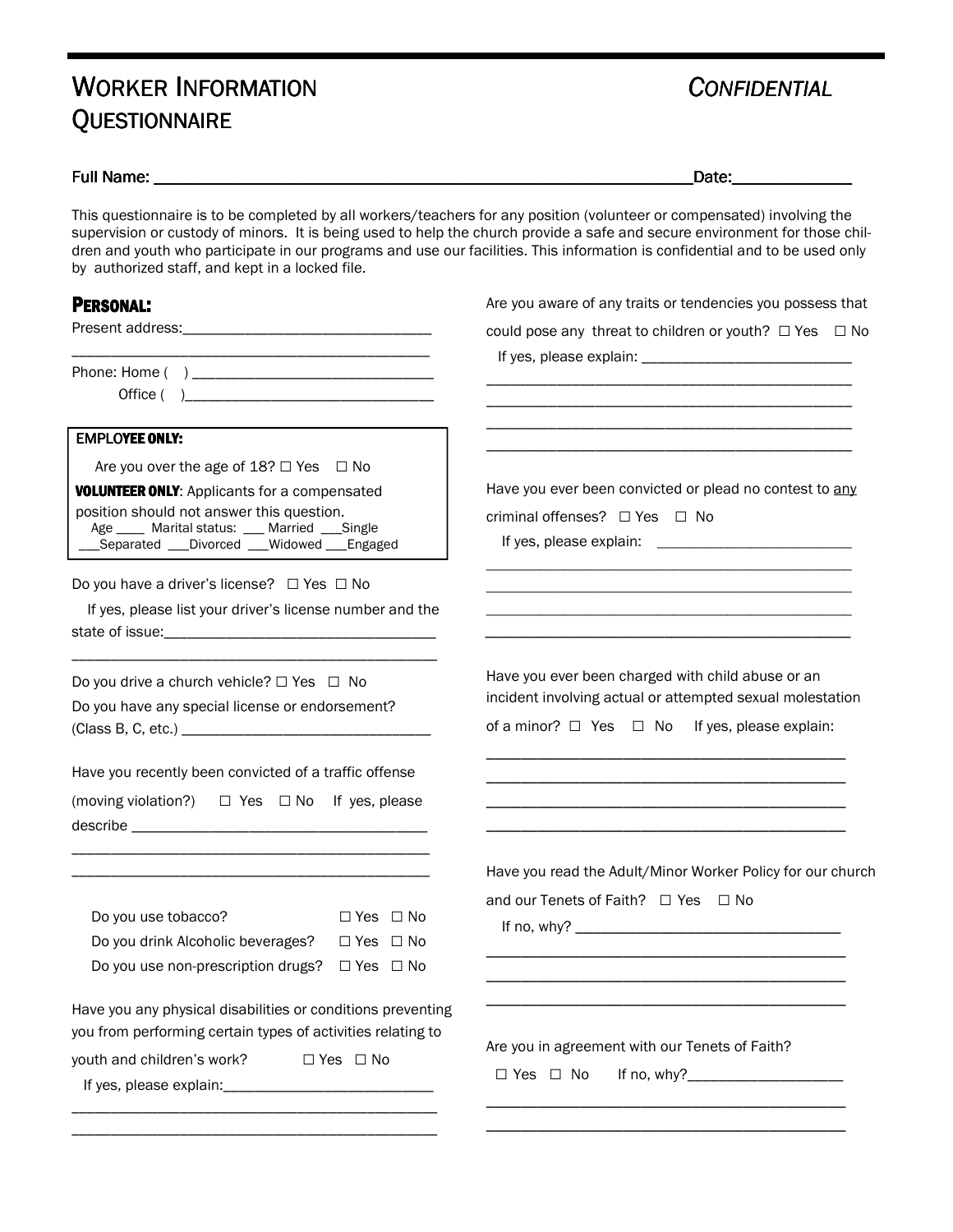| <b>WORKER INFORMATION QUESTIONNAIRE</b>                 | <b>Personal References:</b>                          |
|---------------------------------------------------------|------------------------------------------------------|
| (CONTINUED)                                             |                                                      |
| <b>CHURCH ACTIVITY</b>                                  |                                                      |
| Are you a Christian? $\Box$ Yes $\Box$ No               |                                                      |
|                                                         |                                                      |
| Baptized in the Holy Spirit according to Acts 2:4?      |                                                      |
|                                                         |                                                      |
|                                                         |                                                      |
|                                                         |                                                      |
| How long have you attended this church? __________      |                                                      |
|                                                         | Staff, deacons or elders of the church who know you: |
| Are you a voting member of the above church?            |                                                      |
| $\Box$ Yes $\Box$ No                                    |                                                      |
| List all gifts, callings, training, education, or other |                                                      |
| factors that have prepared you for children/youth       |                                                      |
|                                                         |                                                      |
|                                                         |                                                      |
|                                                         |                                                      |
|                                                         |                                                      |
|                                                         |                                                      |
| I agree to my references being contacted. □ Yes □ No    |                                                      |
|                                                         |                                                      |

# **WORKER'S STATEMENT**

I certify that the information contained in this questionnaire is correct to the best of my knowledge. I authorize \_\_\_\_\_\_\_\_\_\_\_\_\_\_\_\_\_\_\_\_\_\_\_\_\_\_\_\_\_\_\_\_\_\_\_\_\_\_\_(pastor, church, review board) to investigate any matters contained in this application. I hereby authorize any reference or church listed in this application to release any information (including opinions) that they may have regarding my character and fitness for children/youth work, and release all such references from liability for any damage that may result from furnishing such evaluations to you. I waive any right that I may have to inspect references provided on my behalf.

| Signature | Date |
|-----------|------|
|           |      |
| Witness   | Date |

I agree to be bound by the bylaws and policies of this church, and refrain from unscriptural conduct in the performance of my services on behalf of this church.

Signature \_\_\_\_\_\_\_\_\_\_\_\_\_\_\_\_\_\_\_\_\_\_\_\_\_\_\_\_\_\_\_\_\_\_\_\_\_\_\_\_\_\_\_\_\_\_\_\_\_\_Date \_\_\_\_\_\_\_\_\_\_\_\_\_\_\_\_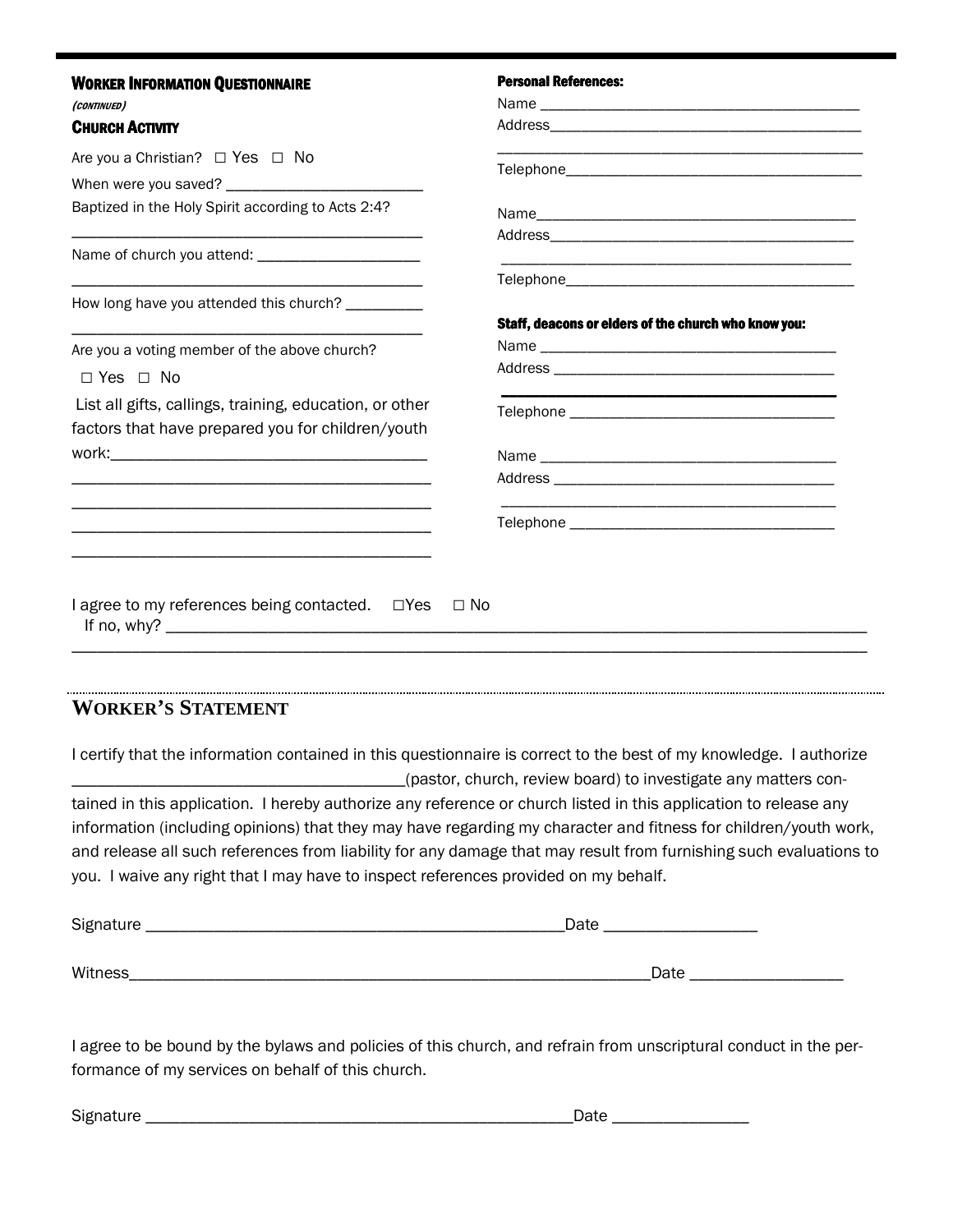# **TENETS OF FAITH** STATEMENT OF FUNDAMENTAL TRUTHS

The Bible is our all-sufficient rule for faith and practice. This Statement of Fundamental Truths is intended simply as a basis of fellowship among us (i.e., that we all speak the same thing, I Corinthians 1:10; Acts 2:42) The phraseology employed in this statement is not inspired or contended for, but the truth set forth is held to be

#### *1.* The Scriptures Inspired

The Scriptures, both the Old and New Testaments, are verbally inspired of God and are the revelation of God to man, the infallible, authoritative rule of faith and conduct (II Timothy 3:15-17; I Thessalonians 2:13; II Peter 1:21)

#### 2. The One True God

The one true God has revealed himself as the eternally self-existent "I AM" the Creator of heaven and earth and the Redeemer of mankind. He has further revealed Himself as embodying the principles of relationship and association as Father, Son, and Holy Spirit (Deuteronomy 6:4; Isaiah 43:10, 11; Matthew 28:19, Luke 3:22)

#### 3. The Deity of the Lord Jesus Christ

The Lord Jesus Christ is the eternal Son of God. The Scriptures declare:

His virgin birth (Matthew 1:23; Luke 1:31, 35)

His sinless life (Hebrews 7:26; I Peter 2:22)

His miracles (Acts 2:22; 10:38)

 His substitutionary work on the cross (I Corinthians 15:3; II Corinthians 5:21) His bodily resurrection from the dead (Matthew 28:6; Luke 24:39;

I Corinthians 15:4)

 His exaltation to the right hand of God (Acts 1:9, 11; 2:33, Philippians 2:9-11; Hebrews 1:3)

#### 4. The Fall of Man

Man was created good and upright; for God said, "Let us make man in our image, after our likeness." However, man by voluntary transgression fell and thereby incurred not only physical death but also spiritual death, which is separation from God (Genesis 1:26-27; 2:17; 3:6, Romans 5:12-19)

#### 5. The Salvation of Man

Man's only hope of redemption is through the shed blood of Jesus Christ the Son of God.

Conditions to Salvation: Salvation is received through repentance toward God and faith toward the Lord Jesus Christ. By the washing of regeneration and renewing of the Holy Spirit, being justified by grace through faith, man becomes an heir of God according to the hope of eternal life (Ephesians 4:24; Titus 2:12)

#### **6.** The Ordinances of the Church

Baptism in Water: The ordinance of baptism by immersion is commanded in the Scriptures. All who repent and believe on Christ as Savior and Lord are to be baptized. Thus they declare to the world that they have died with Christ and that they also have been raised with Him to walk in newness of life (Matthew 28:19; Mark 16:18; Acts 10:47, 48, Romans 6:4)

Holy Communion: The Lord's Supper, consisting of the elements (bread and the fruit of the vine) is the symbol expressing our sharing the divine nature of our Lord Jesus Christ (II Peter 1:4); a memorial of the suffering and death (I Corinthians 11:26); and a prophecy of His second coming (I Corinthians 11:26): and is enjoined on all believers "until He come!"

#### 7. The Baptism in the Holy Spirit

All believers are entitled to and should ardently expect and earnestly seek the promise of the Father, the baptism in the Holy Spirit and fire, according to the command of our Lord Jesus Christ. This was the normal experience of all in the early Christian church. With it comes the enduement of power for life and service, the bestowment of the gifts of their uses in the work of the ministry (Luke 24:49: Acts 1: 4,8: I Corinthians 12: 1-31). This experience is distinct from and subsequent to the experience of the new birth (Acts 8:12-17; 10:44- 46; 11:14-16; 15:7-9). With the baptism in the Holy Spirit comes such experiences as an overflowing fullness of the Spirit (John 7:37-39; Acts 4:8), a deepening reverence for God (Acts 2:42; Hebrews 12:28), and intensified consecration to God and dedication to His work (Acts 2:42) and a more active love for Christ, for His Word, and for the lost (Mark 16:20).

#### 8. The Initial Physical Evidence of the Baptism in the Holy Spirit

The baptism of believers in the Holy Spirit is witnessed by the initial physical sign of speaking in other tongues as the Spirit of God gives them utterance (Acts 2::4), The speaking in tongues in this instance is the same in essence as the gift of tongues (I Corinthians 12:4-10, 18), but different in purpose and use.

#### *9. Sanctification*

Sanctification is an act of separation from that which is evil, and of dedication unto God (Romans 12:1,2; I Thessalonians 5:23; Hebrews 13:12) Scriptures teach a life of "holiness without which no man shall see the Lord" (Hebrews 12:14) By the power of the Holy Spirit we are able to obey the command: Be ye holy, for I am holy" (I Peter 1:15,16)

Sanctification is realized in the believer by recognizing his identification with Christ in His death and resurrection, and by faith reckoning daily upon the fact of that union, and by offering every faculty continually to the dominion of the Holy Spirit (Romans 6:1-11, 13:8; 1, 2:13; Galatians 2:20; Philippians 2:12, 13, I Peter 1:5).

#### 10. The Church and Its Mission

The Church is the body of Christ, the habitation of God through the Spirit, with divine appointments for the fulfillment of her great commission. Every believer, born of the Spirit, is an integral part of the general assembly and church of the firstborn, which are written in heaven (Ephesians 1:22, 23: 2:22; Hebrews 12:23).

#### *11. TheMinistry*

A divinely called and scripturally ordained ministry has been provided by our Lord for the threefold purpose of leading the church in: (1) evangelization of the world (Mark 16:15-20), (2) worship of God (John 4:23,24), and (3) building a body of saints being perfected in the image of His Son (Ephesians 4:11- 16).

#### 12. Divine Healing

Divine healing is an integral part of the gospel. Deliverance from sickness is provided for in the Atonement, and is the privildge of all believers (Isaiah 53:4,5: Matthew 8: 16,17; James 5: 14-16)

#### 13. The Blessed Hope

The resurrection of those who have fallen asleep in Christ and their translation together with those who are alive and remain unto the coming of the Lord is the imminent and blessed hop of the Church. (I Thessalonians 4: 16,17; Romans 8:23; Titus 2:13; I Corinthians 15:51,52).

#### 14. The Millennial Reign of Christ

The second coming of Christ includes the rapture of the saints, which is our blessed hope, followed by the visible return of Christ with His saints to reign on the earth for one thousand years (Zachariah 14:5, Matthew 24:27,30; Revelation 1:7; 19:11-14, 20: 1-6). This millennial reign will bring the salvation of national Israel (Ezekiel 37: 21-22; Zephaniah 3:19,20, Romans 11: 26, 27) and the establishment of universal peach (Isaiah 11:6-9; Psalms 72:3-6; Micah 4: 3,4).

#### 15. The Final Judgment

There will be final judgment in which the wicked dead will be raised and judged according to their works. Whosoever is not found written in the Book of Life, together with the devil and his angels, the beast and the false prophet, will be consigned to everlasting punishment in the lake which burneth with fire and brimstone, which is the second death (Matthew 25:46; Mark 9:43-36, Revelation 19:20; 20:11-15, 21:8).

#### 16. The New Heavens and the New Earth

"We, according to His promise, look for new heavens and a new earth, 11 wherein dwelleth righteousness" (II Peter 3:13; Revelation 21, 22).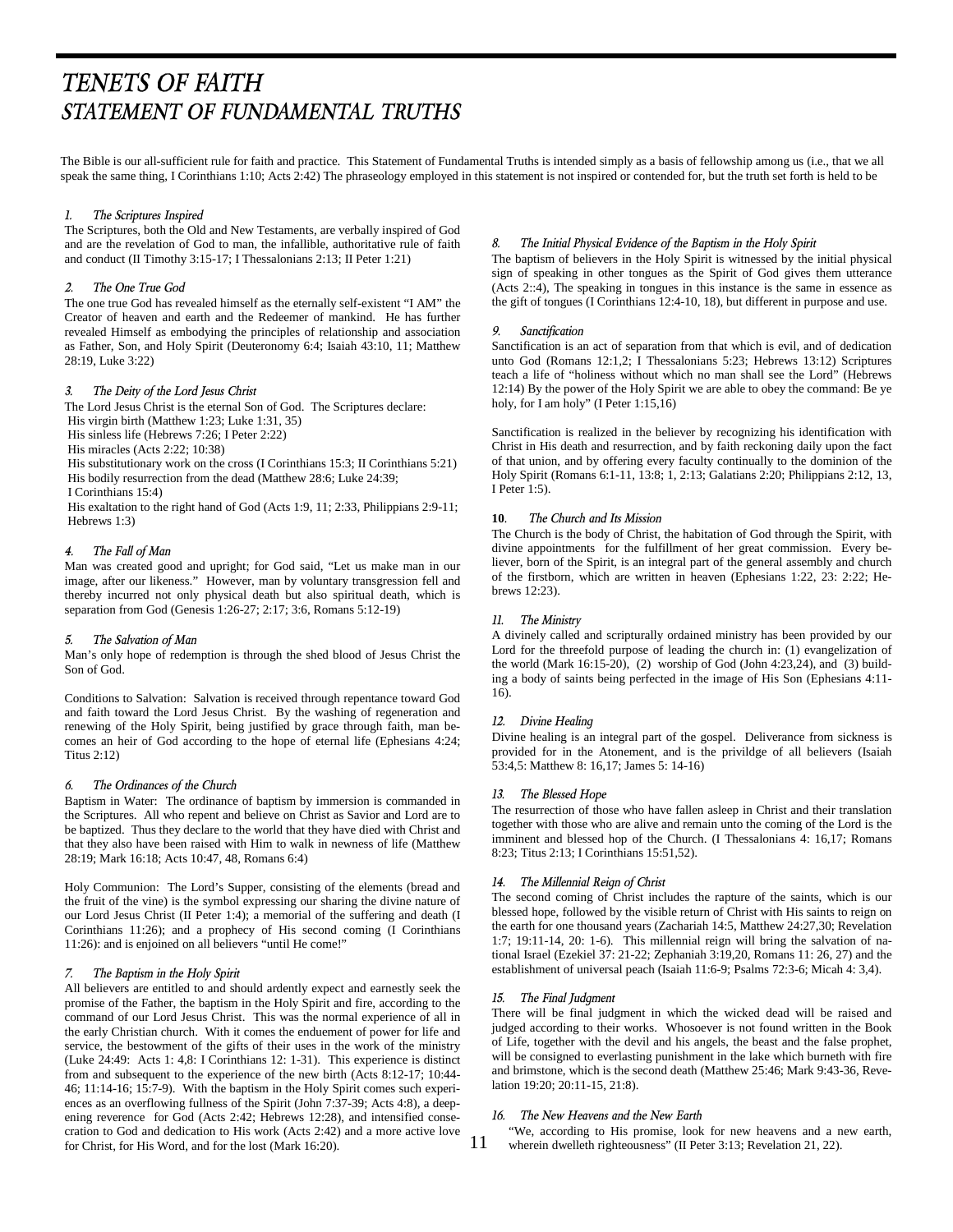# ADULT/MINOR WORKER POLICY

### REQUIREMENTS:

 Each person working in any child/youth program or activity must have a completed Application for Children/Youth Worker on file with the ministerial staff, and must have completed the interview process with the Review Board.

 Each leader/worker must be familiar with our Adult/Minor Policy.

### I. General Policy Involving Church Adult/Minor Child

- Each adult/minor involvement must include at least three persons in the combination of two adults/one minor. Ideally the two adults will be from different families.
- When children's or youth activities are scheduled there must be an adult assigned to monitor/patrol the classrooms, hallways and other areas of the building. This helps to ensure the entire building is safe for children, acts as an accountability measure for youth workers, and can help safeguard workers against unfounded accusations.
- Use a "buddy system" for children at all times. Pair up children at the beginning of each program or activity for trips to the restroom, etc. Teach minor child to notify adult leader as to whereabouts if separated from group/class. Child must acknowledge his return to same adult.
- Adult/child involvement. There shall be no spanking, or any physical contact with private parts of any child or adult. Discipline MUST follow the disciplinary guidelines set forth in this policy.
- Parents are to be notified as soon as possible of any accident, illness, physical distress or emotional trauma of their minor child.
- Any reported parental complaints about suspected or alleged mistreatment/abuse of their child must be reported to the pastoral staff and review board. Use the reporting mechanism set forth in the policy.
- There will be no administration of any medication or remedies without current (within 3 months) written parental authorization on file.
- There shall be no photographs taken or audio taping of any minor without pastoral authorization.

### **II. On Premises Policy**

- Child is to use the restroom in the immediate area of class or group. Use buddy system for restroom needs
- Do not set a child outside room by himself for disciplinary action, or otherwise leave a child alone without supervision.

### III. Off Premises Activities

- All activities must be approved by the pastoral staff and an activity request form on file.
- Parent permission slips must be signed for each participant and kept with the leader.
- Transportation other than church vehicles require written permission, and evidence of insurance on the vehicle.

Each vehicle must contain at least three persons.

### **IV. Child Abuse Policy**

- It is our intent to follow State regulations in the reporting of child abuse. If you suspect that a child is being physically abused, sexually abused or harmfully neglected, please report your concern to the pastoral staff.
- In case where reporting is deemed necessary, our pastoral staff will work closely with the family and any of the helping agencies involved. Our desire is to provide protection for the children, and support for the family.
- Any suspected or alleged child abuse (physical, sexual, or neglect) by staff or volunteers will result in temporary removal from work/ministry pending the outcome of an investigation.

### **V.** Discipline

- We believe that our staff and volunteers must "train up a child in the way he should go" with love and caring concern. It is not our position to mete out punishment. Discipline is the parent's domain. Our domain is to set boundaries and offer options by training, teaching and demonstrating acceptable behavior.
- We never use corporal punishment (i.e. spanking, slapping, etc.) And we never discipline by humiliation (placing the child before the class as a "dunce" or other public reference to his/her misbehavior.)
- All children shall be disciplined in the same manner.
- Incidents requiring discipline shall be responded to by offering the child a second chance.
- If the child continues to disrupt the class, respond by giving the child a "time-out" away from the activity in progress. Please note, however, that the child should never be placed in a room alone, or with only one other adult. If there are not two adults available to oversee the time-out in another area, the child is to remain in the classroom.
- If it is not feasible to have the child in time-out (i.e. additional adults not available, child is too disruptive, etc.) the child's parents should be contacted and asked to come and get their child.
- Additional guidelines may be found in the Basic Behavior Boundaries for Children and for Youth.

### VI. Accountability of Worker for Work Activity with Children/Youth

- Worker must have prior approval from the pastoral staff and review board.
- Worker must register each time they are involved in a classroom or outing activity.
- Preschool department: Staff worker must adhere to policy of parents/guardians leaving minors under church responsibility. A sign-in sheet is required. No child may be picked up without parent/guardian signature. This pertains to activities on or off premises.

I have read each provision stated in the Adult/Minor Worker Policy concerning adult/child involvement and I understand and agree with each provision.

Signature \_\_\_\_\_\_\_\_\_\_\_\_\_\_\_\_\_\_\_\_\_\_\_\_\_\_\_\_\_\_\_\_\_\_\_\_\_\_\_\_\_\_\_\_\_\_\_\_\_\_\_\_\_\_\_\_\_\_\_\_\_\_\_\_\_ Date\_\_\_\_\_\_\_\_\_\_\_\_\_\_\_\_\_\_\_\_\_\_\_\_\_

(One copy to be signed and returned, the other kept for your information.)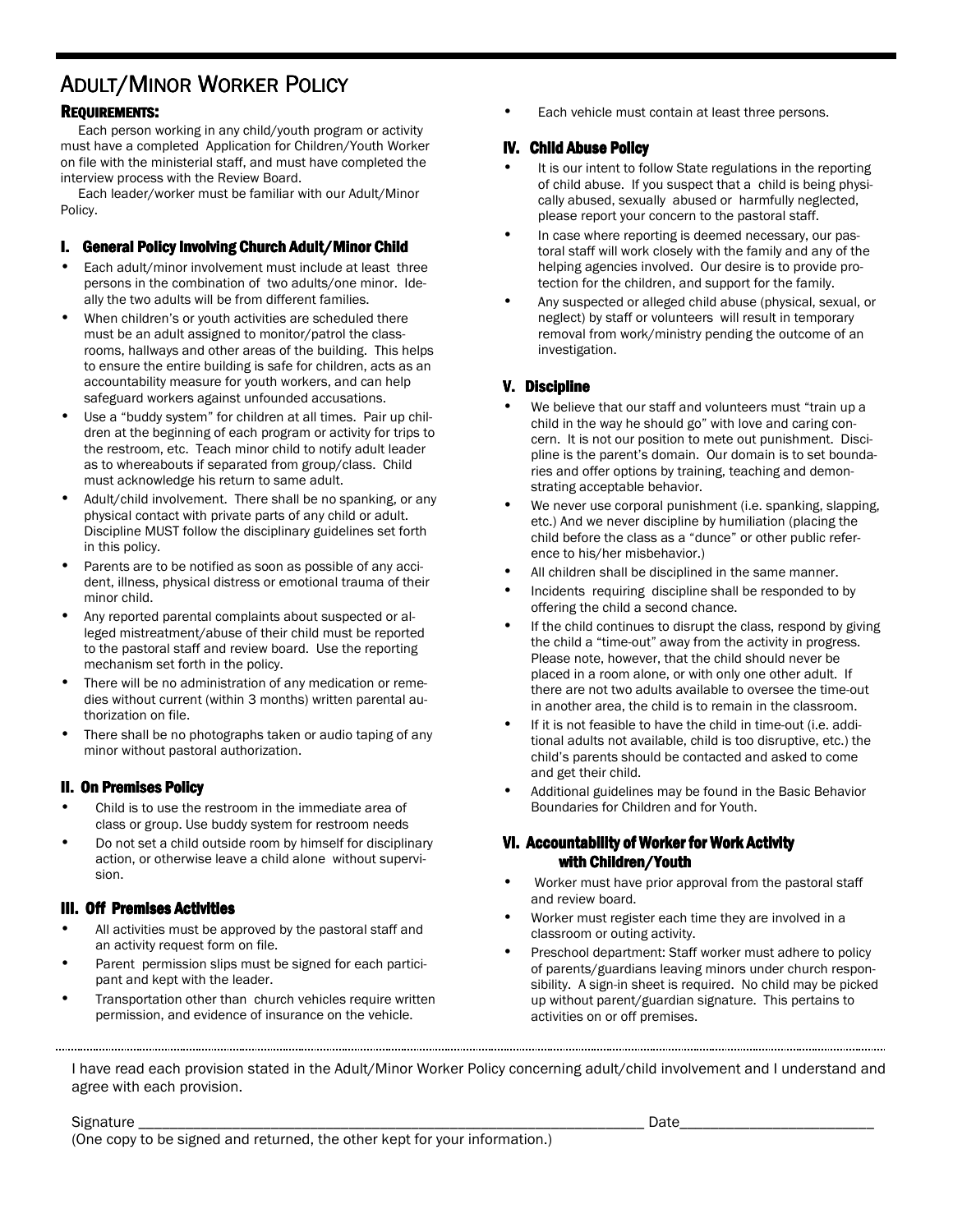# REVIEW BOARD **QUESTIONS**

## **INSTRUCTIONS**

Each applicant must be asked the same questions (even if you think you know the answer), so that the review is as objective as possible. Please realize that this is for the protection of both the applicant and members of the review board. Each member of the review board will make notes on the Review Board response form. These forms will become part of the applicant's file.

1. Describe briefly how you came to give your life to Jesus. Whom do you say Jesus is? Who is Jesus to you?

2. Have you received the baptism in the Holy Spirit and have spoken in tongues as an evidence of that baptism?

3. Could you share with us why you want to work and minister to our children/youth?

4. What are your strong points, gifts, and/or what do you love to do? What do you have to offer our children/youth?

5. What is your spiritual "growing edge"? What is God teaching you right now in your life? How do you feel about your prayer life, Bible reading, church attendance and using your gifts?

6. What would you desire the children to glean from you?

7. Describe any fear or concerns you have about teaching children or youth.

8. James 3:1 says, "Not many of you should presume to be teachers, my brothers, because you now that we who teach will be judged more strictly. " We would be interested in knowing how you feel about having an accountability that is as high as that of pastor.

9. As you know, each classroom can be monitored at anytime. How would you feel about having someone drop into the classroom with warning? How would you feel about the classroom being monitored by video camera?

10. What else would you like us to know about you?

11. How do you feel about this interview process?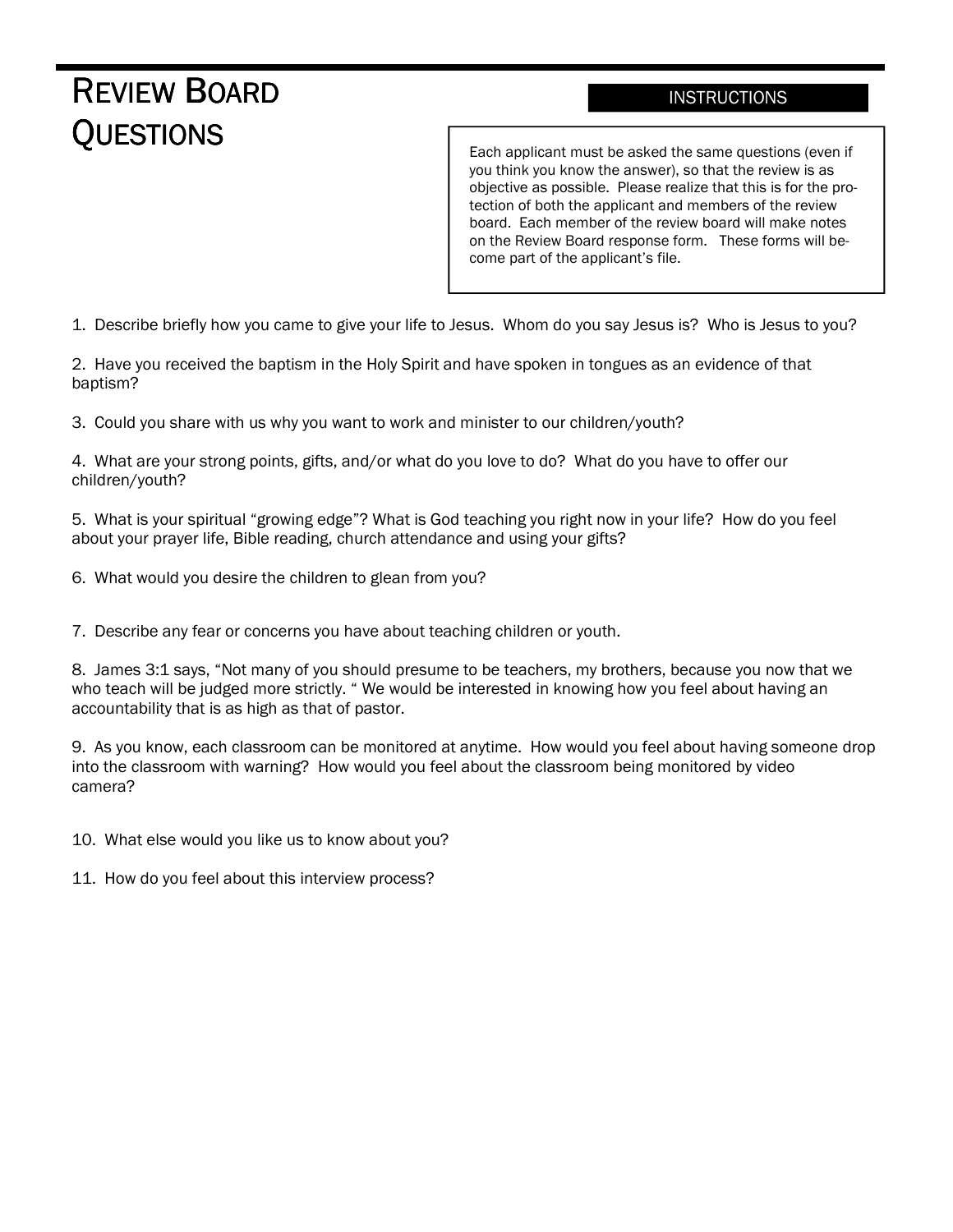# REVIEW BOARD RESPONSE

# **CONFIDENTIAL**

|                                      | _DATE:___________________________ |
|--------------------------------------|-----------------------------------|
|                                      |                                   |
| <b>RESPONSES TO QUESTIONS:</b><br>1. |                                   |
|                                      |                                   |
|                                      |                                   |
|                                      |                                   |
| 2.                                   |                                   |
|                                      |                                   |
|                                      |                                   |
| 3.                                   |                                   |
|                                      |                                   |
|                                      |                                   |
| 4.                                   |                                   |
|                                      |                                   |
|                                      |                                   |
| 5.                                   |                                   |
|                                      |                                   |
|                                      |                                   |
|                                      |                                   |
| 6.                                   |                                   |
|                                      |                                   |
|                                      |                                   |
|                                      |                                   |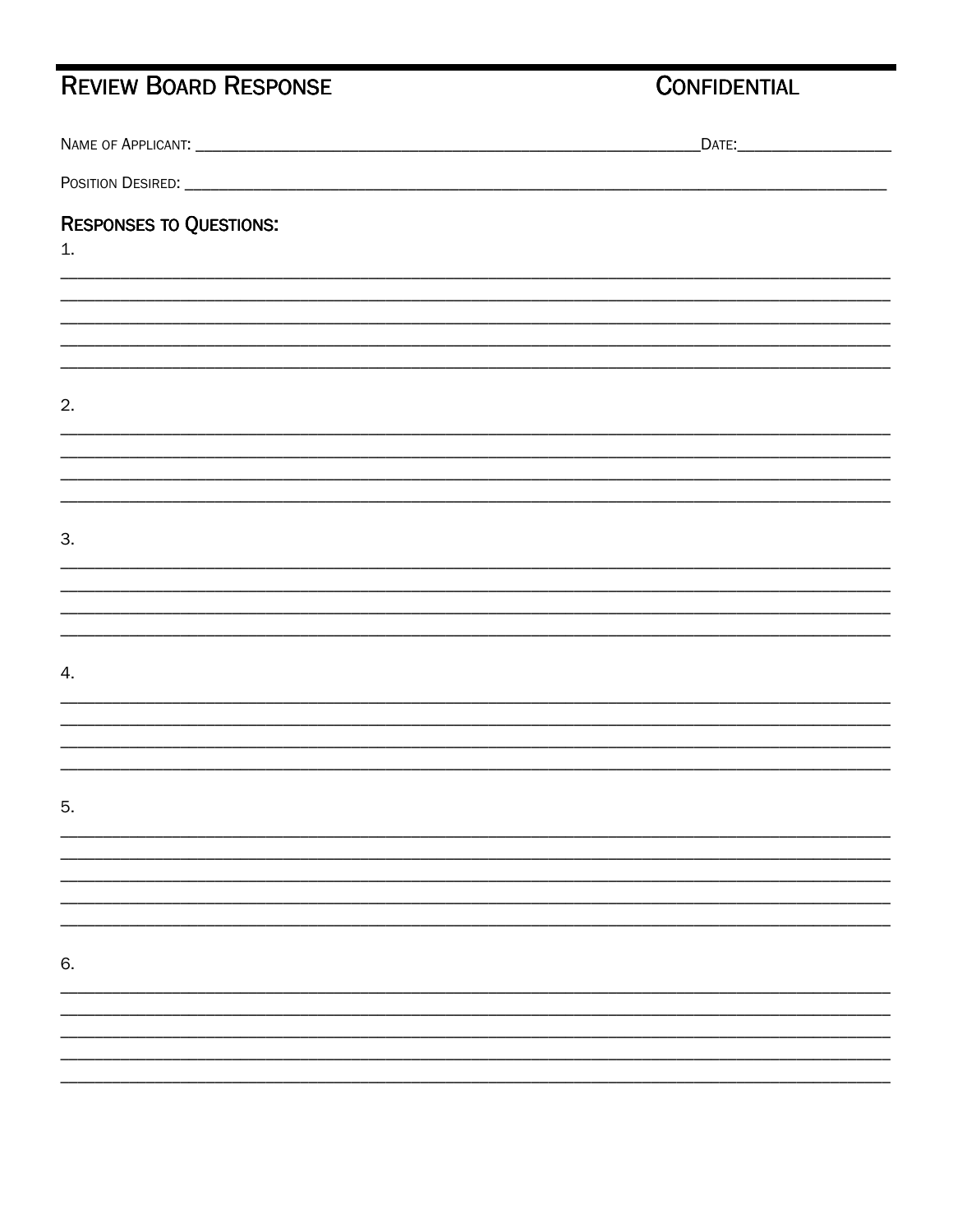| 7.                                                                    |                         |
|-----------------------------------------------------------------------|-------------------------|
|                                                                       |                         |
|                                                                       |                         |
|                                                                       |                         |
|                                                                       |                         |
| 8.                                                                    |                         |
|                                                                       |                         |
|                                                                       |                         |
|                                                                       |                         |
|                                                                       |                         |
| 9.                                                                    |                         |
|                                                                       |                         |
|                                                                       |                         |
|                                                                       |                         |
|                                                                       |                         |
| 10.                                                                   |                         |
|                                                                       |                         |
|                                                                       |                         |
|                                                                       |                         |
| 11.                                                                   |                         |
|                                                                       |                         |
|                                                                       |                         |
|                                                                       |                         |
|                                                                       |                         |
|                                                                       |                         |
|                                                                       |                         |
|                                                                       |                         |
|                                                                       |                         |
|                                                                       |                         |
|                                                                       |                         |
|                                                                       |                         |
|                                                                       |                         |
| Recommendation: ____Pass ______Hold (Reason)_________________________ | Do not pass             |
|                                                                       | Date:__________________ |
|                                                                       |                         |
|                                                                       |                         |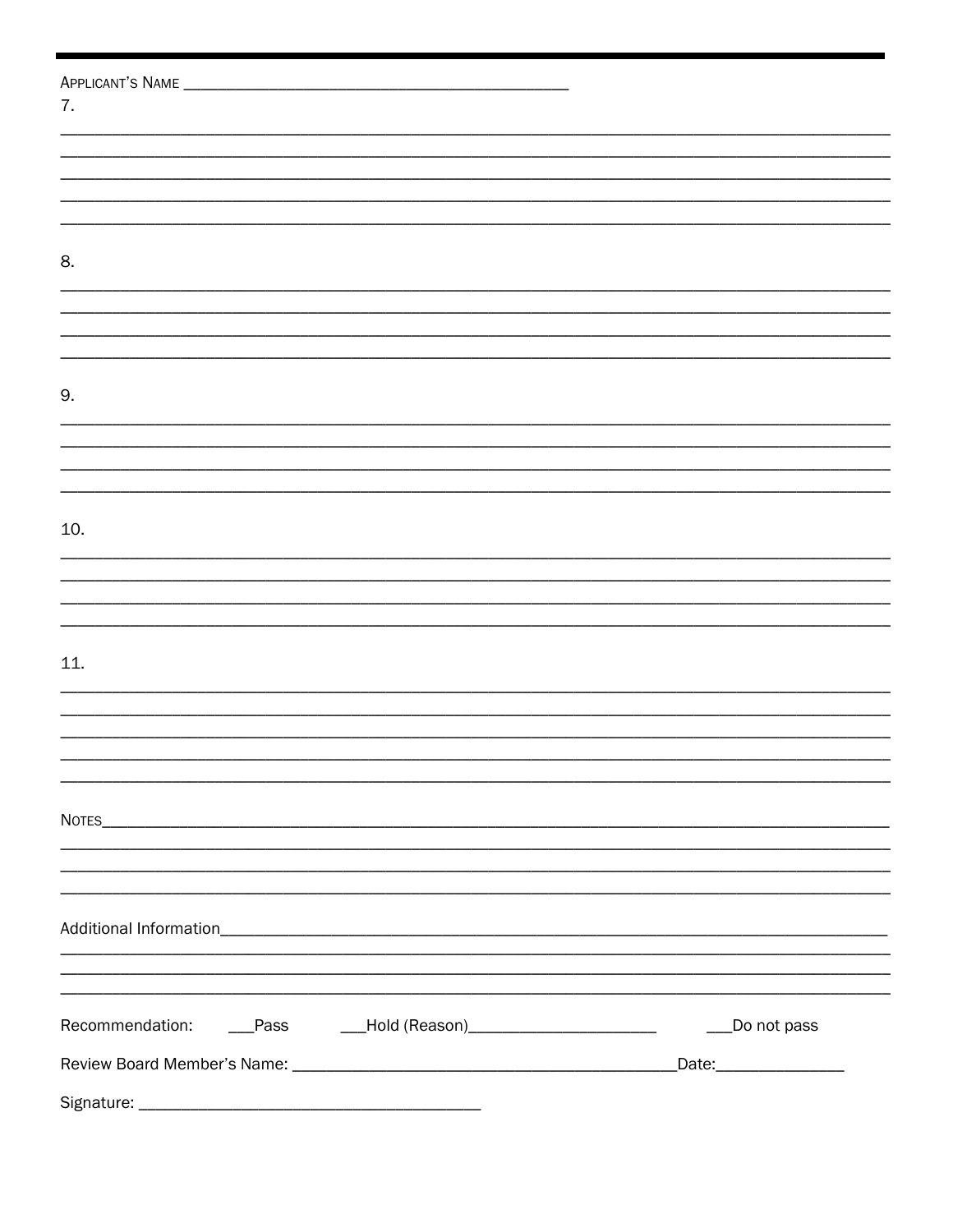# **CONFIDENTIAL** REFERENCE RECORD

| KEFEKENGE KEGOKD                                                                                                                                                      |                                                                                                                                                                                                                                                                                                                                                                                                                                       |
|-----------------------------------------------------------------------------------------------------------------------------------------------------------------------|---------------------------------------------------------------------------------------------------------------------------------------------------------------------------------------------------------------------------------------------------------------------------------------------------------------------------------------------------------------------------------------------------------------------------------------|
| Reference or church contacted __________________                                                                                                                      | This is a record o contact made with a reference, church,<br>or organization identified by an applicant for youth or chil-<br>dren's work. All information is to be kept confidential and<br>is to be used for determination of suitability for children's/<br>youth work only. It is extremely important that the date,<br>time and person spoken to be noted. Also, the person<br>taking the reference should be clearly indicated. |
|                                                                                                                                                                       | organization? □ Yes □ No If no, why? ______                                                                                                                                                                                                                                                                                                                                                                                           |
| (If a church or youth organization, identify both the<br>organization and minister/staff person contacted)                                                            |                                                                                                                                                                                                                                                                                                                                                                                                                                       |
| Date: _________________________________Time: ___________________________________                                                                                      | Have you ever known him/her to work or have min-<br>٠<br>istry with children? $\Box$ Yes $\Box$ No<br>______________ How did he/she perform?_________                                                                                                                                                                                                                                                                                 |
| Summary of conversation (summarize the refer-<br>ences or minister's remarks concerning the appli-<br>cant's fitness and suitability for youth or children's          | Does he/she respond to training?<br>$\bullet$<br>□ Yes □ No □ Not sure                                                                                                                                                                                                                                                                                                                                                                |
|                                                                                                                                                                       | What areas of training would you recommend                                                                                                                                                                                                                                                                                                                                                                                            |
|                                                                                                                                                                       |                                                                                                                                                                                                                                                                                                                                                                                                                                       |
| Suggested questions to ask reference. In each case<br>where the question "why?" is asked, look for FACTS, not<br>opinions, which could be justified and demonstrable: | Are you aware of any conduct on the part of the ap-<br>plicant that would indicate that the applicant would<br>be unsuitable for ministry to children?<br>$\Box$ Yes<br>□ No If yes, explain ______________<br><u> 1980 - Johann Barn, mars ann an t-Amhain an t-Amhain an t-Amhain an t-Amhain an t-Amhain an t-Amhain an t-Amh</u>                                                                                                  |
| Do you consider him/her to be a Christian believer?<br>□ Yes □ No How do you know?___________                                                                         |                                                                                                                                                                                                                                                                                                                                                                                                                                       |
| Does he/she verbalize and demonstrate in life a<br>commitment to the Lord?  □ Yes □ No                                                                                | sexual misconduct with a minor? □ Yes<br>$\Box$ No<br>Please explain. Were there any witnesses?_____                                                                                                                                                                                                                                                                                                                                  |
| Examples? _                                                                                                                                                           | What was the outcome?                                                                                                                                                                                                                                                                                                                                                                                                                 |
| What strengths have you observed in this person<br>that would cause you to believe that he/she would                                                                  | Have you ever reported this person for child abuse or<br>Have you any knowledge he/she has been reported<br>for child abuse or sexual misconduct with a minor?<br>$\Box$ Yes<br>$\Box$ No                                                                                                                                                                                                                                             |
| be an effective minister to children?                                                                                                                                 | Summary or other comments: ______________________                                                                                                                                                                                                                                                                                                                                                                                     |

• Is there any reason why you would not have him/her as a volunteer in ministry or a staff position in your Signature \_\_\_\_\_\_\_\_\_\_\_\_\_\_\_\_\_\_\_\_\_\_\_\_\_\_\_\_\_\_\_\_\_\_\_\_\_\_ Date \_\_\_\_\_\_\_\_\_\_\_\_\_\_\_\_\_\_\_\_\_\_\_\_\_\_\_\_\_\_\_\_\_\_\_\_\_\_\_\_\_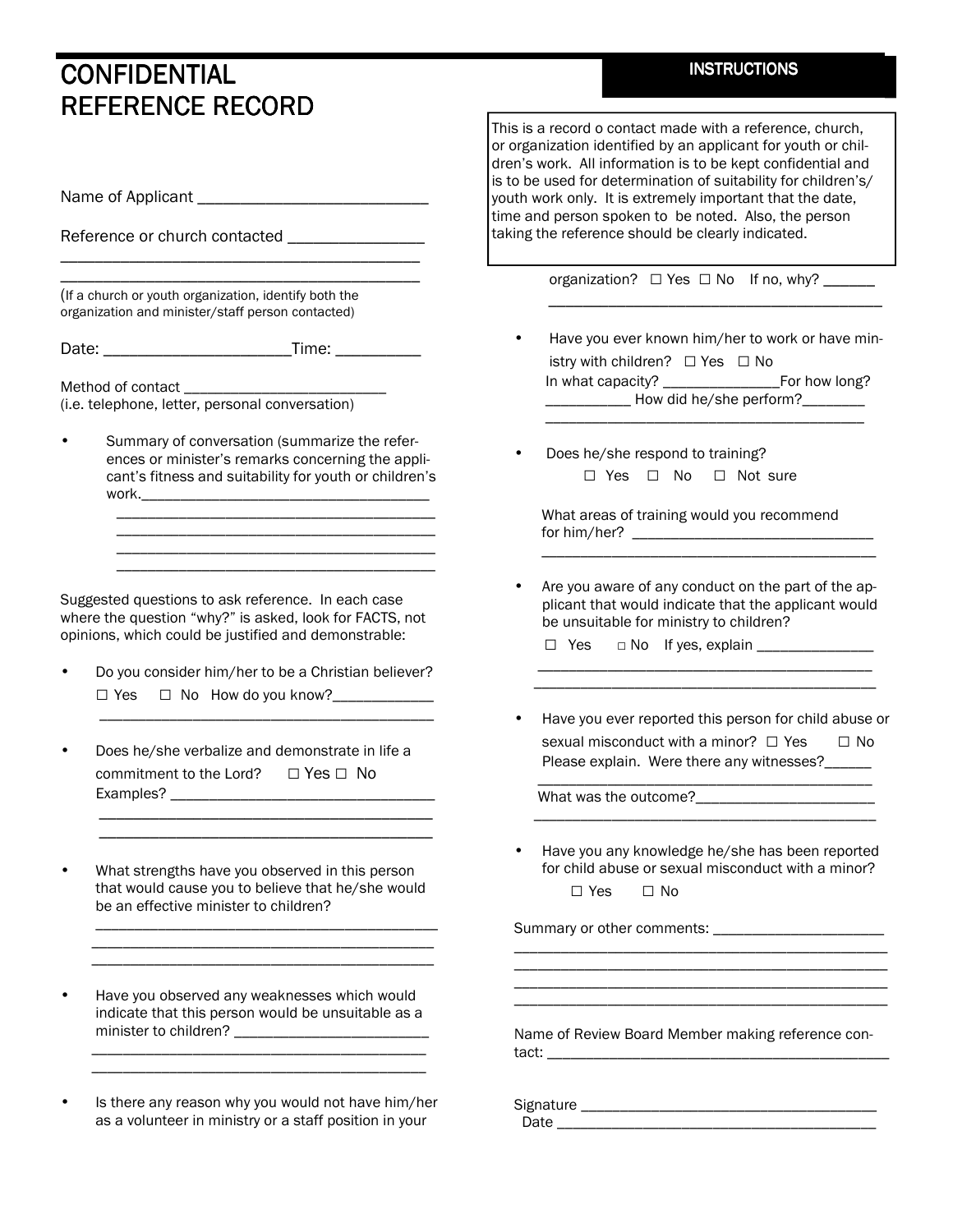# SECTION II RESPONSE

 No prevention policy will be totally effective, however, when a prevention policy is in place and is being adhered to, the church can respond to allegation of sexual misconduct or molestation with a proactive, confident stance. Bear in mind the following:

- Whenever there is an allegation of sexual misconduct or abuse, the allegation must be taken seriously.
- Each situation must be handled straightforwardly and with respect for privacy and confidentiality.
- IMMEDIATELY contact the District Office, and the insurance carrier for Affiliated Churches. Follow the advise given by your insurance carrier.
- Give total cooperation to civil authorities under guidance of your attorney (or the District Office's attorney.)
- Direct care and loving concern toward the victim and his/her family.
- Direct care and loving concern toward the accused and his/her family.
- Do not make any statements which would indicate that you hold the victim responsible in any way.

# PLAN YOUR RESPONSE IN ADVANCE

DON'T BE CAUGHT BY SURPRISE

If you have been adhering to your prevention policy, you should have adequate records, applications, references and screening forms. These must be up to date and within easy reach.

Begin by having a reporting procedure in place for all of your children's and youth programs. Use a standard form and make sure each worker/leader clearly knows to whom they report.

Then, select a spokesperson for your church. The spokesperson is to be the only one from the church to speak to the media and who reports information to the congregation tactfully and diplomatically. This person should not express bias toward either the alleged victim or the accused. All requests for information is to be directed to the spokesperson. The rationale for this is that any unprepared pastor, staff member or board member may inadvertently give out conflicting and contradictory statements which may do more damage than good.

As soon as the pastor (or board member) is notified, he should contact an attorney. If your church does not have an attorney, contact your district office or insurance carrier for appropriate referrals. Always have your attorney present when being questioned by law enforcement or social service agencies. Contact with the attorney should be made immediately so that a report can be made in a timely fashion if the attorney recommends that such a report be made. Additionally, the attorney should be consulted in the event that employee termination may occur.

Have a working knowledge of the state and county requirements for reporting. Your local department of Youth and Family Services, district attorney's office, or local law enforcement agencies will be a good resource for you.

Prepare a written position statement of your church regarding sexual misconduct/abuse with minors (see the sample in this manual). This statement should be available at all times and in the event of allegations, should be released to the public. According to Richard Hammar, releasing a position statement is "far superior to making no comment. This is your opportunity to influence public opinion positively by emphasizing your awareness of the problem of child abuse, your concern for the victims, and the extensive steps your church has taken to reduce the risk and provide a safe environment for children...describe all the precautions you have taken, and the policies you have implemented. This is not time for silence or 'no comment'. Do not surrender the bully pulpit to those who will criticize and condemn you."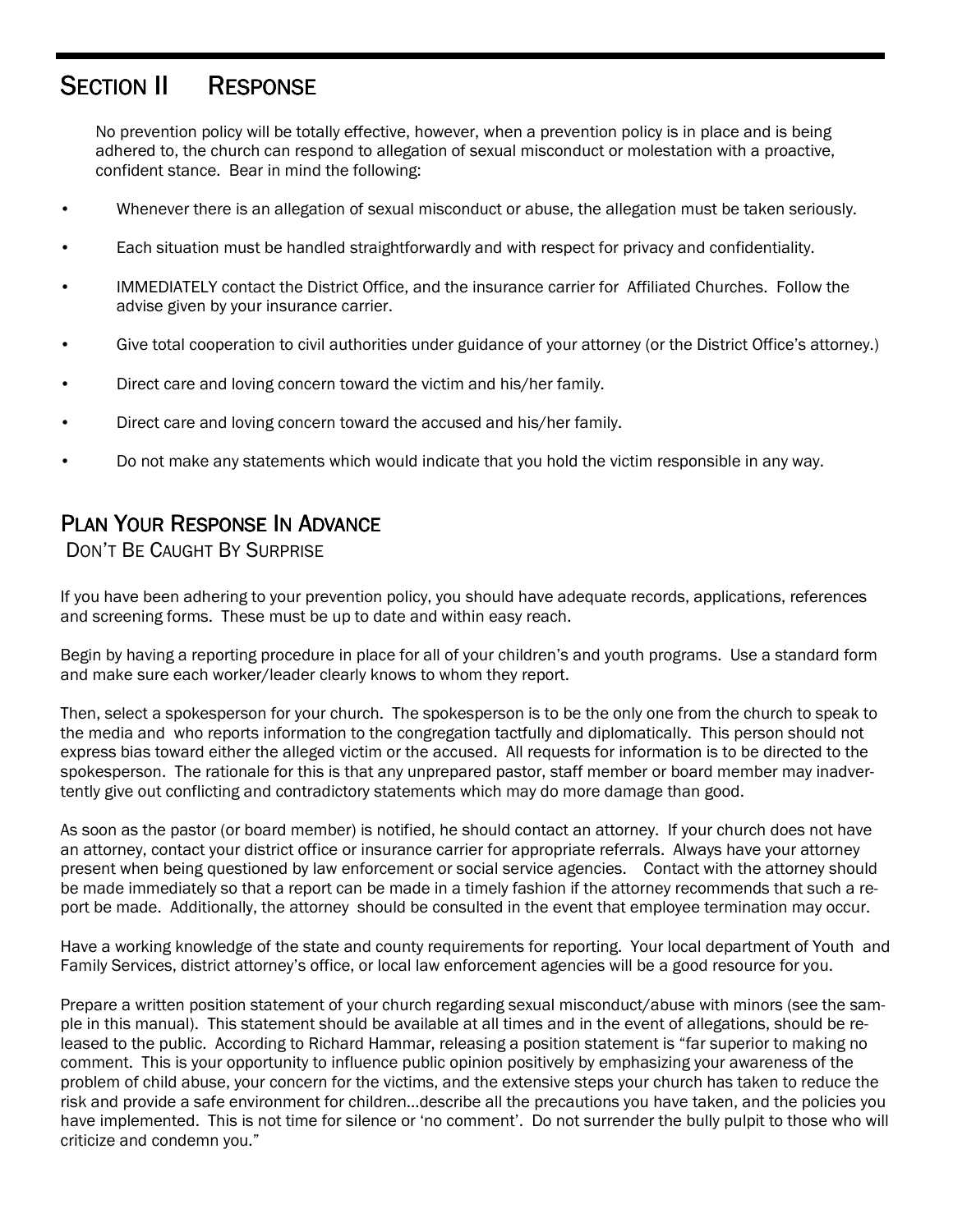DO NOT respond to allegations by denying that the incident occurred (that is a court decision); minimizing the incident (every incident of sexual misconduct or abuse is serious and must be acknowledge as such); nor place any blame on the victim or the victim's family. Responses like these are inappropriate, unhelpful and to be avoided.

Accuse neither alleged victim, his/her family, northe accused in any public interview. The church must respond with love and concern.

Until the investigation is complete, charges made and a conviction or acquittal delivered, both the alleged victim and the accused deserve and should receive the prayers and concern of the body of believers.

Always work closely with the District Office, your insurance carrier, and your attorney.

Now that you have everything in place and know how to respond, follow these guidelines in case an actual incident occurs. Follow these instructions in the order given so that you have the benefit of the District Office's support and your attorney's advice prior to responding publicly. Consider such an allegation and your response an emergency — the longer you wait to respond correctly, the more likely the damage to your church. UNDER NO CIRCUM-STANCES SHOULD YOU CONFRONT THE ACCUSED UNTIL YOU HAVE COMPLETED STEPS 1-4.

1. Document everything from the moment you are informed of a report of sexual molestation or misconduct. Keep record of all phone calls. Record to whom you spoke, when you spoke to them and what they said. Keep all copies of correspondence regarding the report together with all other documents.

2. Contact the District Office immediately. If the report is on a weekend, contact a district official, your sectional presbyter, or your regional executive presbyter at home. Contact your insurance carrier. Contact your attorney. Do not proceed without outside professional assistance from your attorney, the district office, or your insurance carrier. Do not try to handle it as an internal problem, or as a spiritual problem.

3. Contact the proper civil authorities following the guidance of your insurance company and attorney. Once your "reporting form" is complete, **do not conduct an in-depth investigation**. This should be left to your attorney and insurance company.

4. Notify the parents. Be careful to follow your attorney's or insurance company's advice at this time.

5. Do not confront the accused until you know that the child or youth member is safe and in a secure environment.

6. The care and safety of the alleged victim is priority. Extend whatever pastoral resources are needed. Be supportive to the alleged victim's family and let them know that you care. Do not make a judgment on the situation as to anyone's guilt or innocence. Leave that to the legal authorities. By remaining caring and concerned, you generate good will. Lack of support and/or a negative reaction can increase the alleged victim's anger and hurt, and make reconciliation more difficult and litigation more likely.

7. The accused should be treated with love, care and dignity. If the accused is a pastoral staff member, or church employee, he/she should be temporarily relieved of his/her duties until the investigation has been completed. If the accused holds a compensated position, arrangements should be made to maintain his/her income if possible until allegations are cleared. If this is not possible, arrangements should be made to suspend the accused's income, with restoration of the income when allegations are cleared.

8. Use the pre-written text of your church's position on sexual misconduct and abuse to answer the press and convey information to the congregation. This should be done by the designated spokesperson. Do not engage in speculation, bias, or accusation. Confidentiality and privacy of all involved should be safeguarded at all times.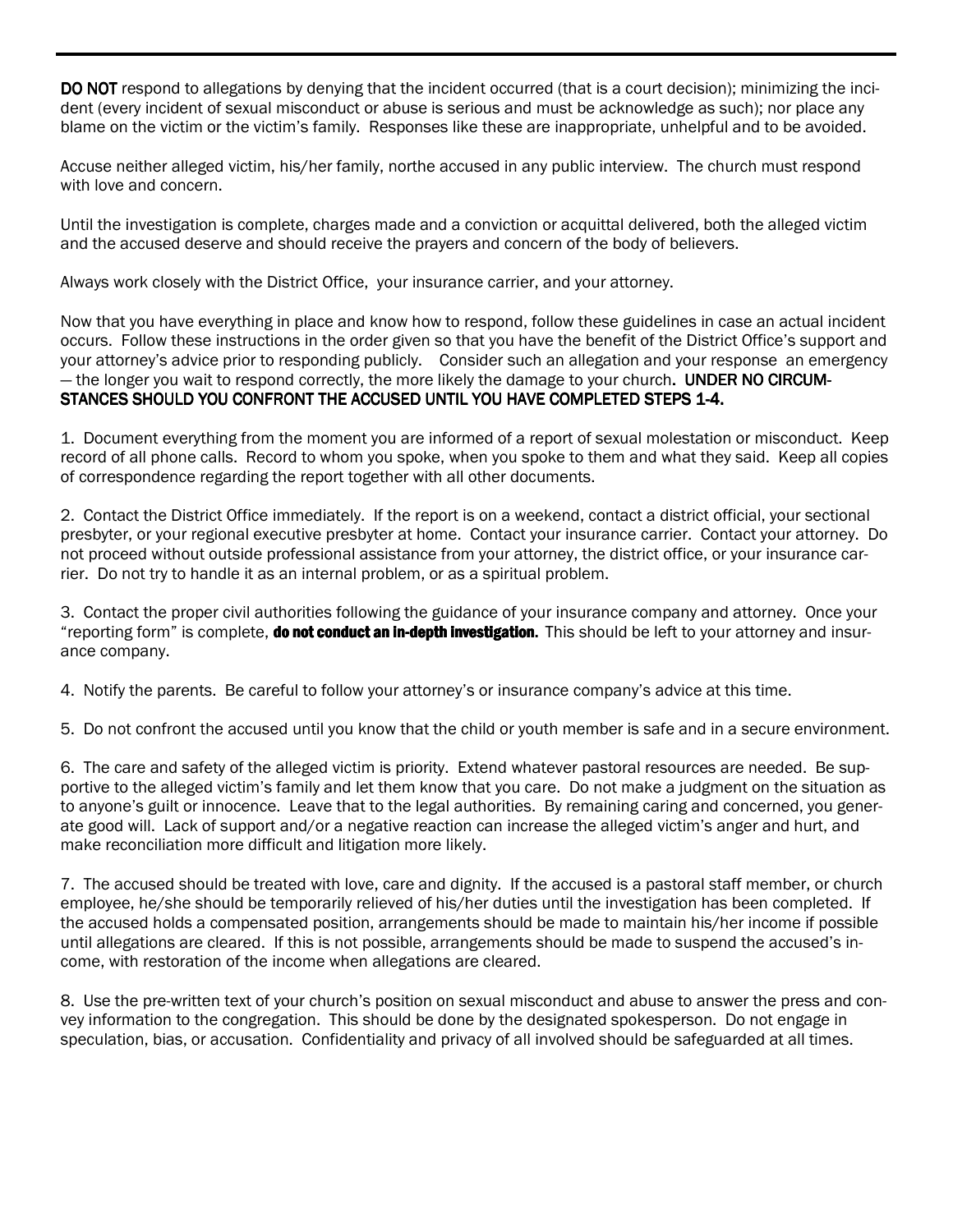# **BASIC BEHAVIOR BOUNDARIES**

The primary Goal of Children's Ministries is to provide an environment within which the children feel safe and loved — and are exposed to the truths about God's love for them as individuals both through the lessons and activities and through our lives.

Boundary setting and options are the domain of the teachers. (Discipline is the parent's domain.)

## BOUNDARIES

- We give NO THREATS.
- We do NOT withhold snacks for behavior control.
- It is OK for a child to choose not to participate
- It is NOT OK for a child to choose to disrupt the entire class or to hurt or endanger another child.
- Do NOT leave the child alone outside the classroom, or in another room. Do not leave the child with just one adult - follow the "three" rule (two adults/one child or one adult/two children.)

## **Basic Options:**

There are two basic options to be given to a child who is overly disrupting the ongoing flow of the class. Please tell the child:

- 1. You can choose to participate or not participate (time-out), but you need to choose to be nice and help the class, or
- 2. You can choose to have me call your parent so that your parent can come and help you.

 Note regarding toys from home and items for sharing: a child's personal possessions are a "piece of home." These items are often touchstones of security. It is OK to bring items from home. If they become disruptive or in danger of being broken, tell the child you are putting it up on the shelf to keep it safe until it is time to go home.

## **Guidelines for Sharing with Parents:**

- 1. Smile! Be gentle and kind our foremost goal is to bless them.
- 2. Say, "May I share something with you about \_\_\_\_(child's name)\_\_, " Be discreet. Take the parent aside. Confidentiality and privacy are important to everyone.
- 3. Be specific regarding the incidents of concern.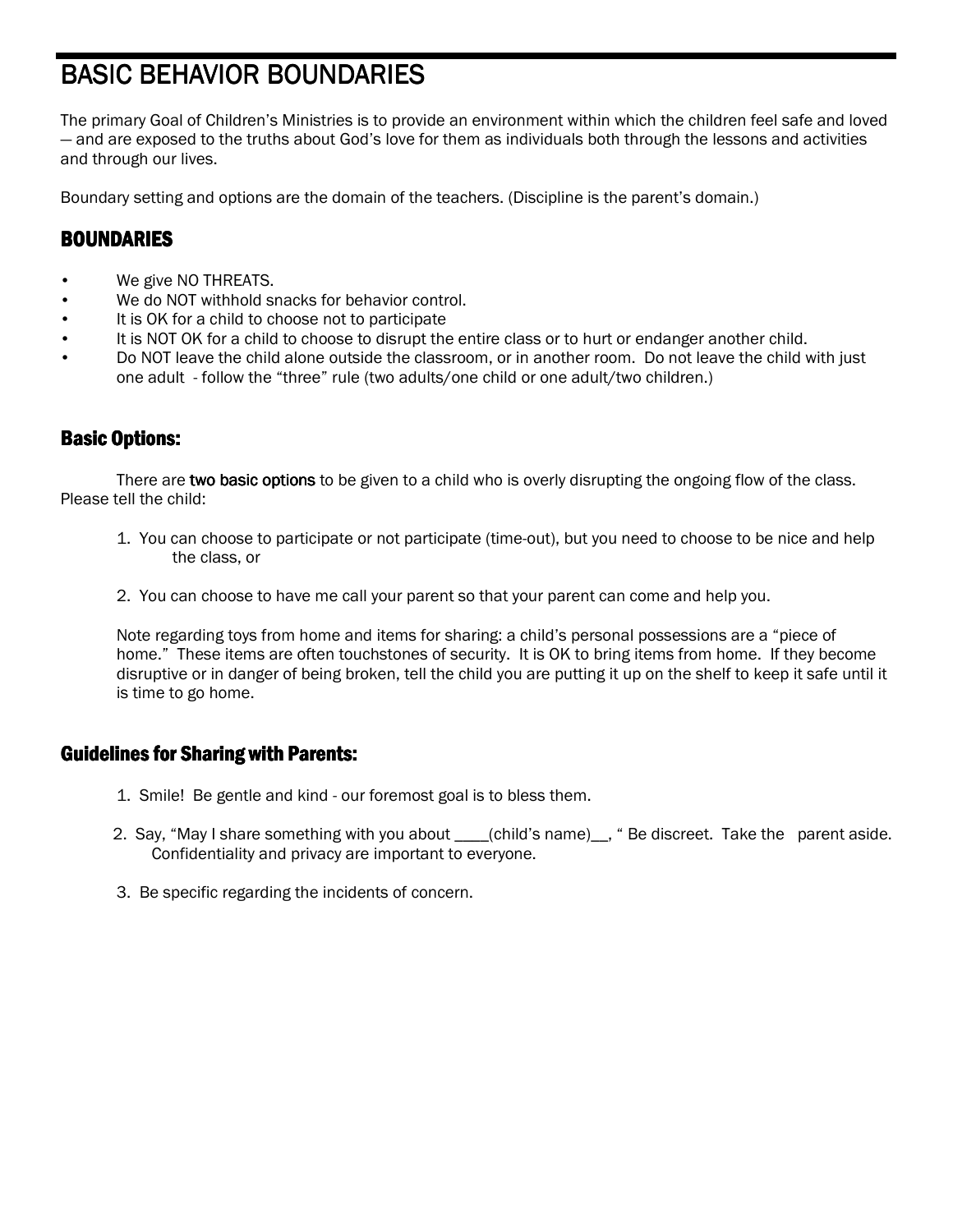# PUBLIC POLICY **STATEMENT**

 This is a SAMPLE Policy Statement which has been drafted for use by District Supervised Churches. This policy Statement should be released to the public in the event of allegations of sexual misconduct or abuse of a minor by any church employee or volunteer. No other information should be released to the media or congregation without the advice of your attorney and/or insurance carrier.

We believe that our children are a precious resource which must be safeguarded. We seek to give our children every opportunity to reach their full potential. Physical and sexual abuse jeopardize that potential and steal away the innocence of childhood.

 Our church takes very seriously the safety and protection of all children and adults who participate in our church programs and activities. To minimize the risk to children and youth of sexual misconduct or abuse during church sponsored activities we have set the following policies and procedures in place:

- We screen all paid employees, including clergy, and all volunteer workers who work with youth or children. No adult who has been previously convicted of child molestation or abuse is allowed to work with our children.
- We check references on all paid employees and all volunteers working with youth and children.
- We train all of our staff who work with children or youth, both paid and volunteer, to understand the nature of child sexual abuse.
- We train all of our staff who work with children or youth, both paid and volunteer, to carry out our policies to prevent sexual abuse.
- We take our policies to prevent sexual abuse seriously and see that they are enforced. We recognize that child physical and sexual abuse are criminal actions which we do not tolerate.
- We train our staff to understand state law concerning child abuse reporting obligations.
- We have a clearly defined reporting procedure for a suspected incident of abuse.
- We offer pastoral counsel to victims of sexual abuse or misconduct and their family members.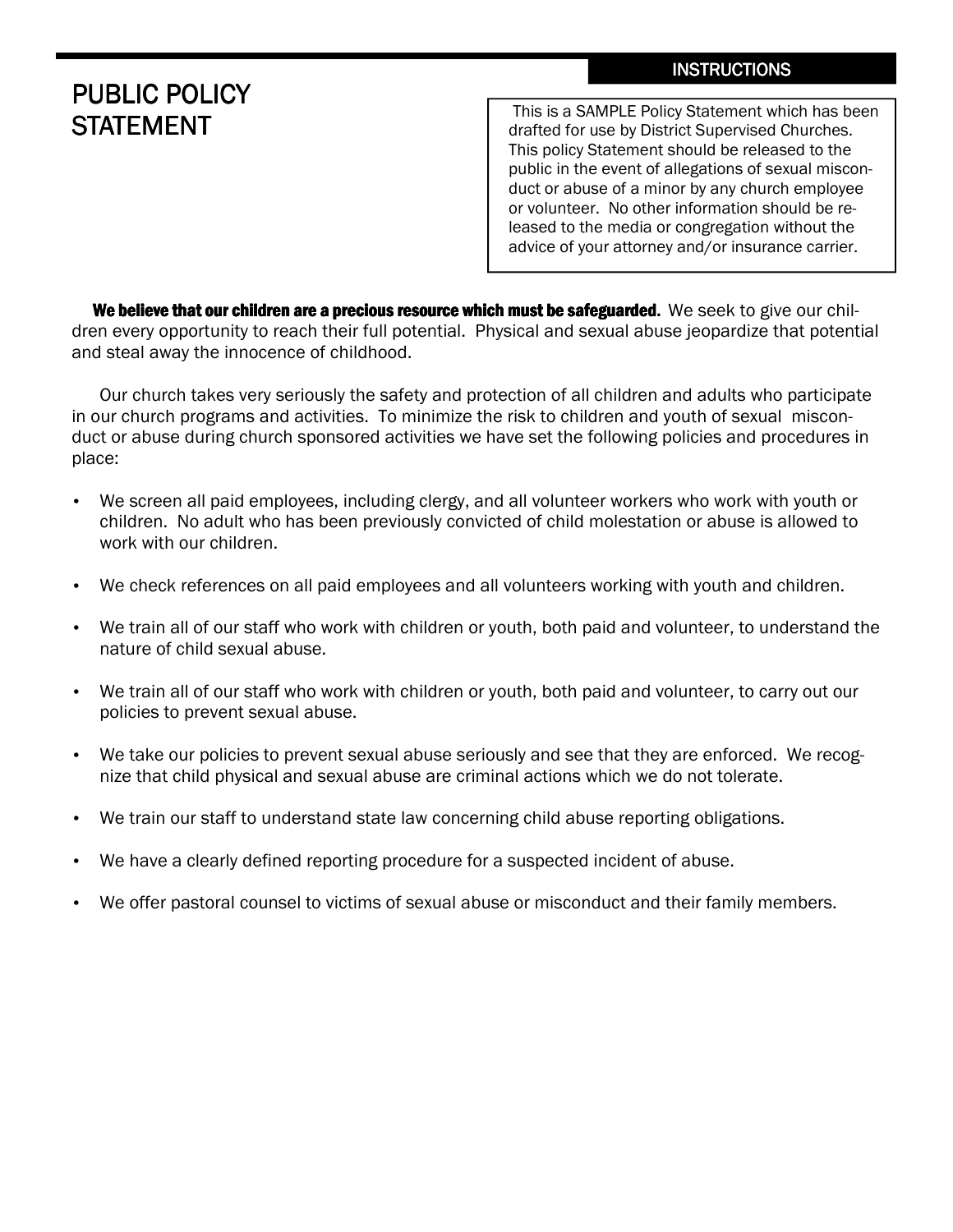| <b>REPORT OF INCIDENTS</b>                                                                                                                                                                                                                                                                                                                  | <b>INSTRUCTIONS</b>                                                                                                                                                                                                                                                                                                                                                                      |  |  |  |
|---------------------------------------------------------------------------------------------------------------------------------------------------------------------------------------------------------------------------------------------------------------------------------------------------------------------------------------------|------------------------------------------------------------------------------------------------------------------------------------------------------------------------------------------------------------------------------------------------------------------------------------------------------------------------------------------------------------------------------------------|--|--|--|
| <b>OR CONCERNS</b>                                                                                                                                                                                                                                                                                                                          | This report must be given to the pastor in charge of<br>the youth or children's activity during which the inci-<br>dent allegedly took place or was first mentioned. If<br>this pastor is not available, the report should be given<br>to a member of the Youth and Children Worker's Re-<br>view Board. All incidents of suspicious behavior are<br>to be taken seriously and reported. |  |  |  |
|                                                                                                                                                                                                                                                                                                                                             |                                                                                                                                                                                                                                                                                                                                                                                          |  |  |  |
| Date of report __________________________________Date and time of incident: __________________________________                                                                                                                                                                                                                              |                                                                                                                                                                                                                                                                                                                                                                                          |  |  |  |
| Church activity (Sunday School, Church picnic, etc.) [2010] [2010] [2010] [2010] [2010] [2010] [2010] [2010] [                                                                                                                                                                                                                              |                                                                                                                                                                                                                                                                                                                                                                                          |  |  |  |
|                                                                                                                                                                                                                                                                                                                                             |                                                                                                                                                                                                                                                                                                                                                                                          |  |  |  |
|                                                                                                                                                                                                                                                                                                                                             |                                                                                                                                                                                                                                                                                                                                                                                          |  |  |  |
|                                                                                                                                                                                                                                                                                                                                             |                                                                                                                                                                                                                                                                                                                                                                                          |  |  |  |
| Were there other adult witnesses? $\Box$ Yes $\Box$ No If yes, please name them and their position and/or<br>relationship to the church: example and a series of the church of the church of the church of the church of the church of the church of the church of the church of the church of the church of the church of the church of th |                                                                                                                                                                                                                                                                                                                                                                                          |  |  |  |
| Were there other children/youth present? □ Yes<br>$\square$ No                                                                                                                                                                                                                                                                              | If yes, please list their names:                                                                                                                                                                                                                                                                                                                                                         |  |  |  |
| Any additional concerns or previously reported incident relative to this child:                                                                                                                                                                                                                                                             |                                                                                                                                                                                                                                                                                                                                                                                          |  |  |  |
|                                                                                                                                                                                                                                                                                                                                             |                                                                                                                                                                                                                                                                                                                                                                                          |  |  |  |
| Signature: _                                                                                                                                                                                                                                                                                                                                | Date_                                                                                                                                                                                                                                                                                                                                                                                    |  |  |  |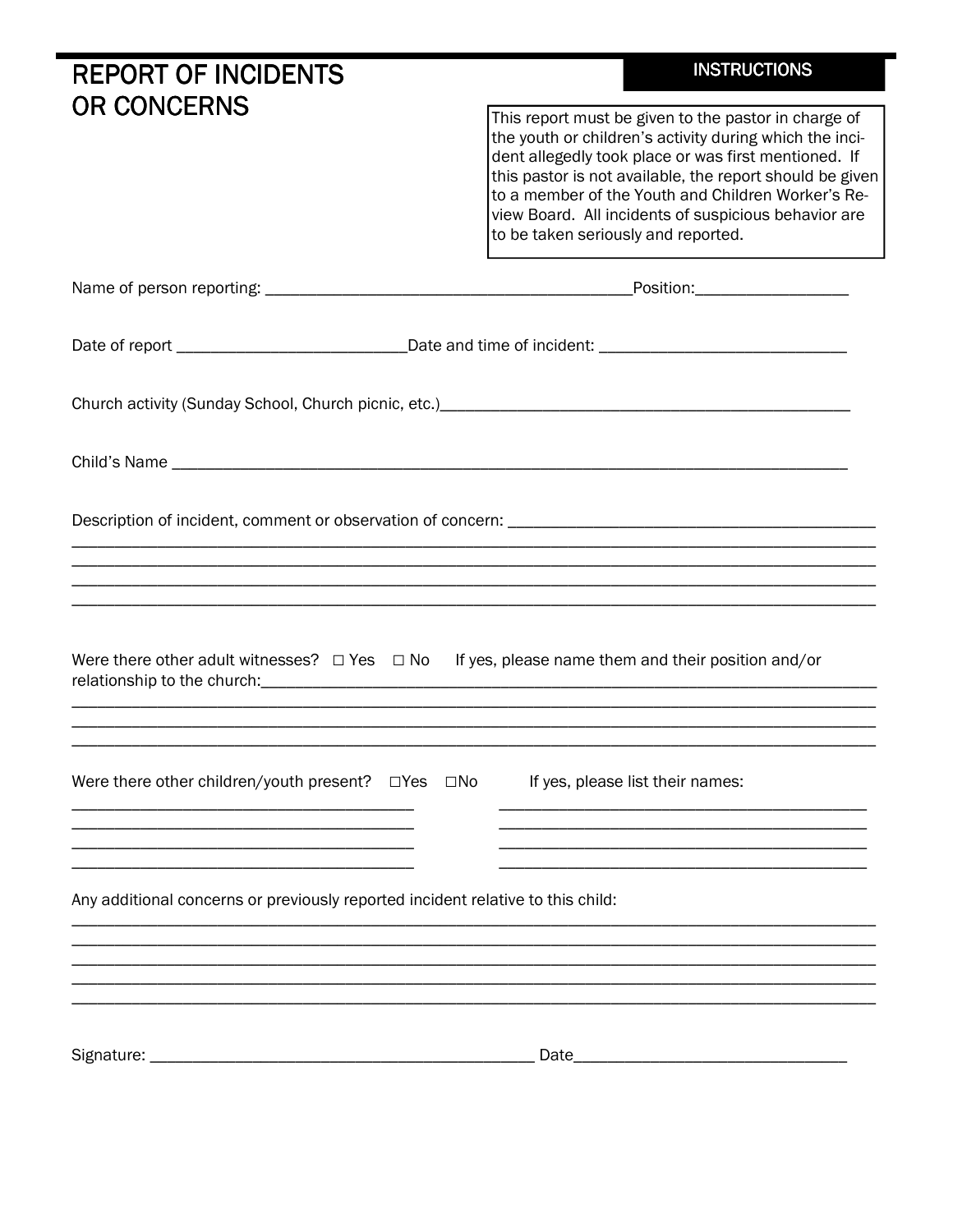|                                                                                                                                                                                                                                                                                              |                                                                                                                      |                                                                                                                           | <b>INSTRUCTIONS</b>                                                                                                                                                                                               |
|----------------------------------------------------------------------------------------------------------------------------------------------------------------------------------------------------------------------------------------------------------------------------------------------|----------------------------------------------------------------------------------------------------------------------|---------------------------------------------------------------------------------------------------------------------------|-------------------------------------------------------------------------------------------------------------------------------------------------------------------------------------------------------------------|
| <b>ACTIVITY REQUEST</b><br><b>FORM</b>                                                                                                                                                                                                                                                       |                                                                                                                      | this activity.                                                                                                            | Whenever an activity is planned which is not a regu-<br>larly scheduled program, or which will take place<br>off-site, the Activity Request Form must be com-<br>pleted and approval obtained prior to announcing |
|                                                                                                                                                                                                                                                                                              |                                                                                                                      |                                                                                                                           |                                                                                                                                                                                                                   |
|                                                                                                                                                                                                                                                                                              |                                                                                                                      |                                                                                                                           |                                                                                                                                                                                                                   |
|                                                                                                                                                                                                                                                                                              |                                                                                                                      |                                                                                                                           |                                                                                                                                                                                                                   |
|                                                                                                                                                                                                                                                                                              |                                                                                                                      |                                                                                                                           |                                                                                                                                                                                                                   |
| Youth/Children's Workers attending:<br>Name<br><u> 1989 - Johann Stein, marwolaethau a bhann an t-Amhair ann an t-Amhair an t-Amhair an t-Amhair an t-Amhair an </u><br><u> 1989 - Andrea Santa Andrea Andrea Andrea Andrea Andrea Andrea Andrea Andrea Andrea Andrea Andrea Andrea Andr</u> |                                                                                                                      | Application on file<br>$\Box$ Yes $\Box$ No<br>$\Box$ Yes $\Box$ No<br>$\Box$ Yes $\Box$ No<br>$\Box$ Yes<br>$\square$ No |                                                                                                                                                                                                                   |
| Transportation:<br>Vehicle:<br><b>Driver</b>                                                                                                                                                                                                                                                 |                                                                                                                      | Application on File                                                                                                       | Proof of Insurance                                                                                                                                                                                                |
|                                                                                                                                                                                                                                                                                              | <u> 1989 - Johann John Stone, markin fan it ferstjer fan it ferstjer fan it ferstjer fan it ferstjer fan it fers</u> | $\square$ No<br>$\Box$ Yes<br>$\Box$ Yes $\Box$ No<br>$\Box$ Yes<br>$\Box$ No<br>$\Box$ Yes $\Box$ No                     | <u> 1989 - Johann John Harry Harry Harry Harry Harry Harry Harry Harry Harry Harry Harry Harry Harry Harry Harry H</u>                                                                                            |
| Activity<br>$\Box$ Approved                                                                                                                                                                                                                                                                  | $\Box$ Not Approved                                                                                                  |                                                                                                                           |                                                                                                                                                                                                                   |
|                                                                                                                                                                                                                                                                                              |                                                                                                                      |                                                                                                                           |                                                                                                                                                                                                                   |
|                                                                                                                                                                                                                                                                                              |                                                                                                                      |                                                                                                                           |                                                                                                                                                                                                                   |
|                                                                                                                                                                                                                                                                                              |                                                                                                                      |                                                                                                                           |                                                                                                                                                                                                                   |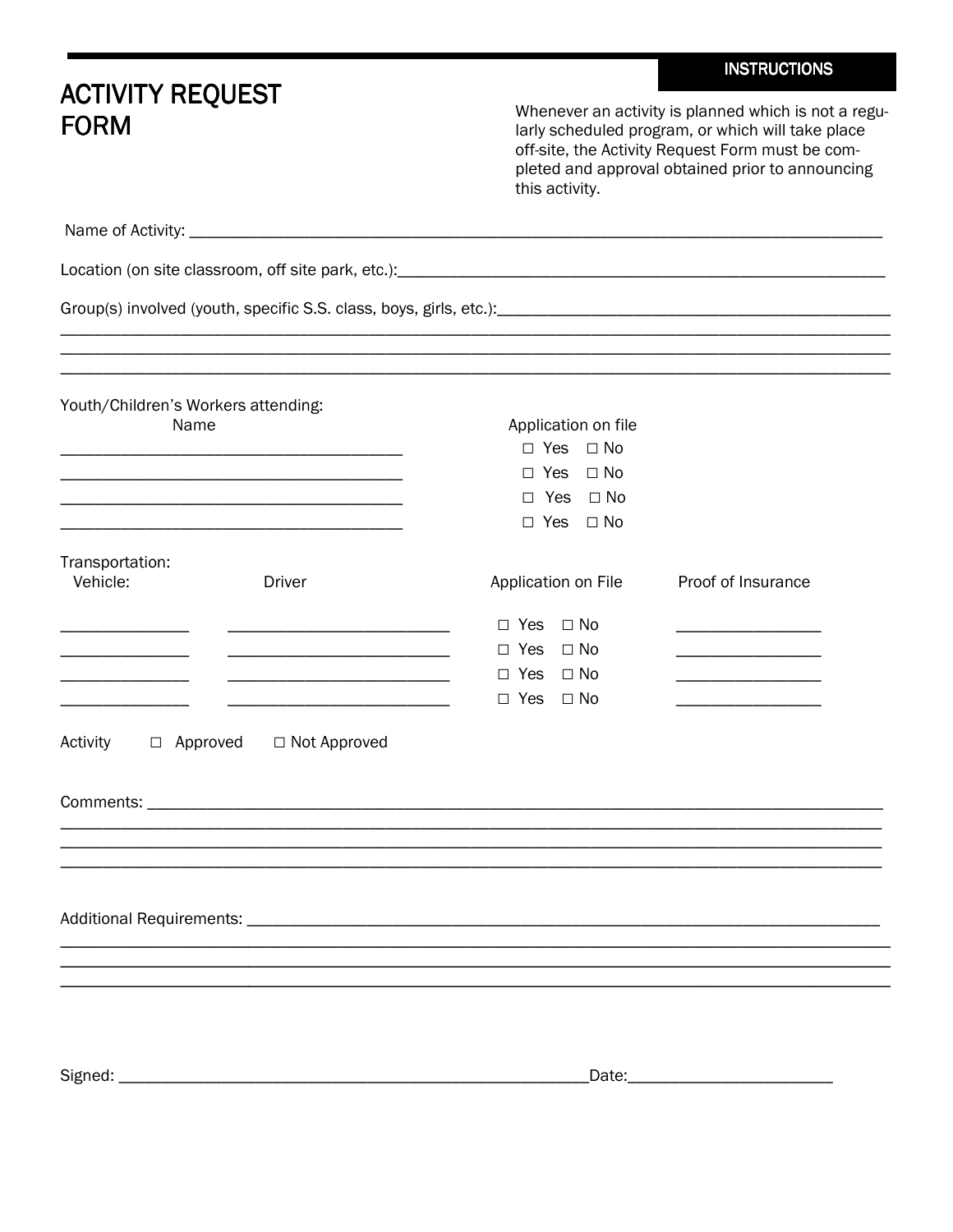| <b>Classroom/Activity</b>                                  | <b>INSTRUCTIONS</b>                                                                                                                                                                                                                                                                                    |
|------------------------------------------------------------|--------------------------------------------------------------------------------------------------------------------------------------------------------------------------------------------------------------------------------------------------------------------------------------------------------|
| <b>Registration Form</b>                                   | Each activity or class for children or youth must<br>have a completed registration form. These forms<br>are to be completed at the beginning of any activ-<br>ity, any additional comments added at the end,<br>and turned into the pastor or staff member in<br>charge of the children/youth program. |
|                                                            |                                                                                                                                                                                                                                                                                                        |
|                                                            |                                                                                                                                                                                                                                                                                                        |
|                                                            |                                                                                                                                                                                                                                                                                                        |
| List of all Adult workers (Staff and volunteers):<br>Name  | Position                                                                                                                                                                                                                                                                                               |
| List of Child/youth participants (or attach a roll sheet): | List of all Adult guests (including parents of children or youth who stay longer than to drop off or to pick up child):                                                                                                                                                                                |
|                                                            |                                                                                                                                                                                                                                                                                                        |
|                                                            |                                                                                                                                                                                                                                                                                                        |
| Report any incidents which may be of concern:              |                                                                                                                                                                                                                                                                                                        |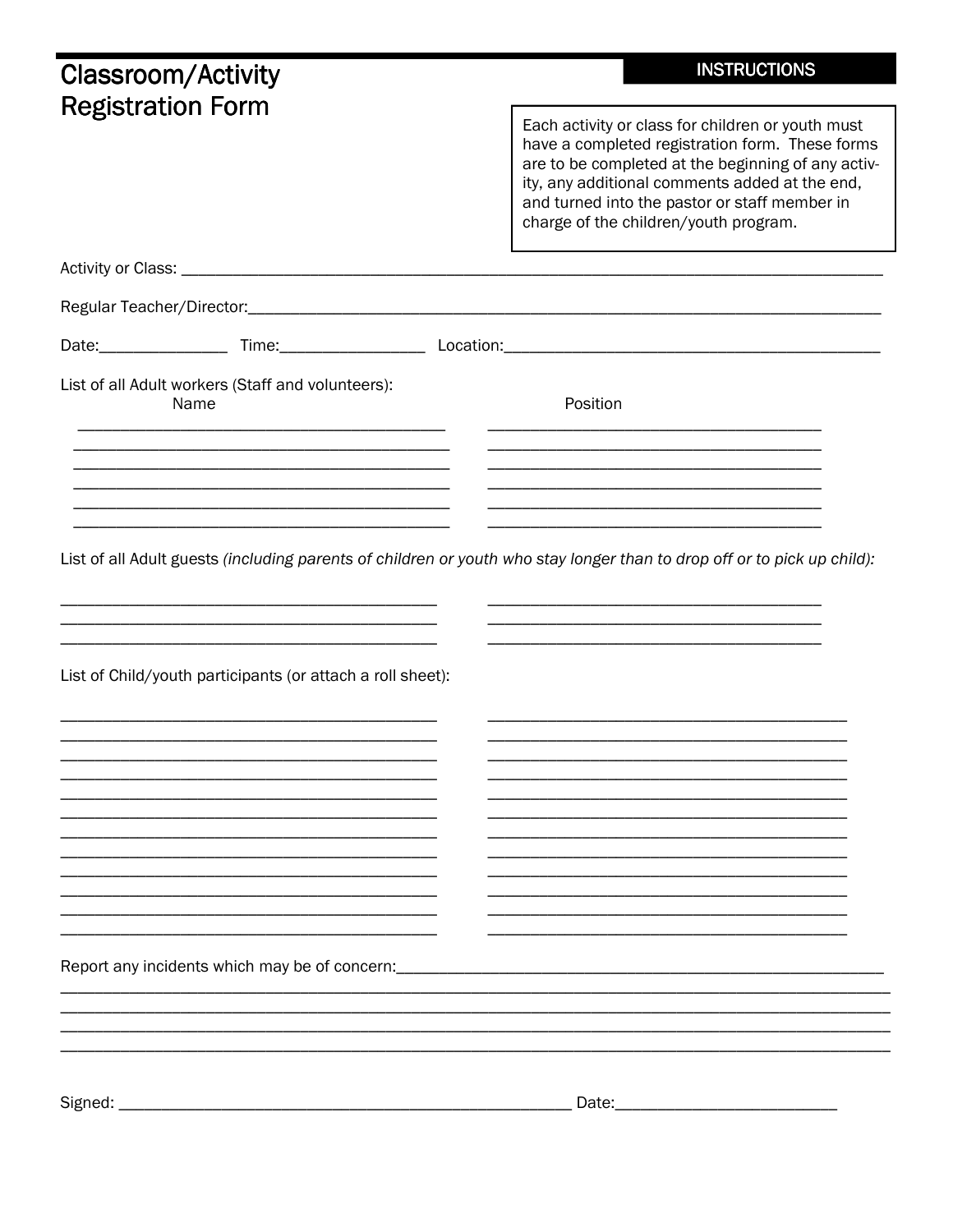# EARLY CHILDHOOD CHECK -IN SHEET

|                  | DATE ________ Time _______________ total children ____________________ total workers ______________ |                                      |                           |                                                                                               |                                       |
|------------------|-----------------------------------------------------------------------------------------------------|--------------------------------------|---------------------------|-----------------------------------------------------------------------------------------------|---------------------------------------|
|                  | Please print child's $\,{\rm first}/{\rm last}$<br>$\bf name$                                       | Please print<br>Parent/Guardian name | <b>Time</b><br>${\bf In}$ | $\operatorname{\mathbf{A}\textnormal{d}\textnormal{ult}}$ Classroom/<br>Worship service/other | <b>Parent/Guardian Initial</b><br>Out |
| $1\,$            |                                                                                                     |                                      |                           |                                                                                               |                                       |
| $\sqrt{2}$       |                                                                                                     |                                      |                           |                                                                                               |                                       |
| $\mathfrak{Z}$   |                                                                                                     |                                      |                           |                                                                                               |                                       |
| $\overline{4}$   |                                                                                                     |                                      |                           |                                                                                               |                                       |
| $\overline{5}$   |                                                                                                     |                                      |                           |                                                                                               |                                       |
| $\sqrt{6}$       |                                                                                                     |                                      |                           |                                                                                               |                                       |
| $\boldsymbol{7}$ |                                                                                                     |                                      |                           |                                                                                               |                                       |
| $\,8\,$          |                                                                                                     |                                      |                           |                                                                                               |                                       |
| 9                |                                                                                                     |                                      |                           |                                                                                               |                                       |
| $10\,$           |                                                                                                     |                                      |                           |                                                                                               |                                       |
| $11\,$           |                                                                                                     |                                      |                           |                                                                                               |                                       |
| $12\,$           |                                                                                                     |                                      |                           |                                                                                               |                                       |
| $13\,$           |                                                                                                     |                                      |                           |                                                                                               |                                       |
| $14\,$           |                                                                                                     |                                      |                           |                                                                                               |                                       |
| 15               |                                                                                                     |                                      |                           |                                                                                               |                                       |
| $16\,$           |                                                                                                     |                                      |                           |                                                                                               |                                       |
| $17\,$           |                                                                                                     |                                      |                           |                                                                                               |                                       |
| $18\,$           |                                                                                                     |                                      |                           |                                                                                               |                                       |
| 19               |                                                                                                     |                                      |                           |                                                                                               |                                       |
| $20\,$           |                                                                                                     |                                      |                           |                                                                                               |                                       |
| 21               |                                                                                                     |                                      |                           |                                                                                               |                                       |
| $22\,$           |                                                                                                     |                                      |                           |                                                                                               |                                       |
| 23               |                                                                                                     |                                      |                           |                                                                                               |                                       |
| 24               |                                                                                                     |                                      |                           |                                                                                               |                                       |

Ministry Worker for the hour: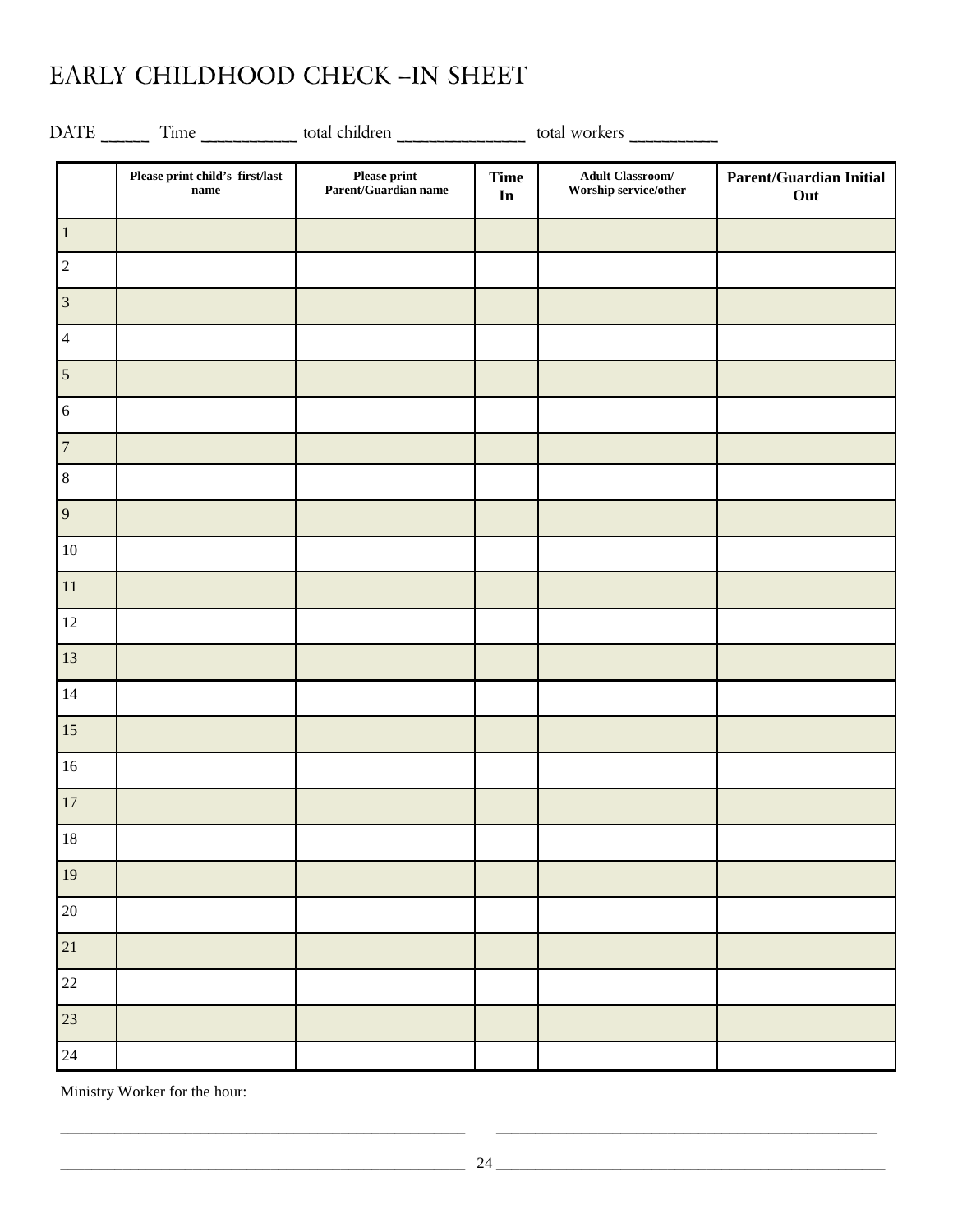# ADDITIONAL PROCEDURES & CAUTIONS & CAUTIONS

We are aware that it may not be possible, or practical for every church to implement the suggested policy in its entirety. We have listed below some suggested guidelines and principles which you should follow if your church can not comply with all aspects of the policy. However, any departure from the highest level of precaution results in increased risk of abuse.

- 1. TWO ADULT RULE: We realize that some churches will not have enough workers to have two adults in each class. In that case, classrooms should have windows on the doors, or the doors should remain open, and a supervisor should visit the classrooms randomly throughout the class/activity period. In no event should a single child be left with a single adult unsupervised or in a vehicle without a third person.
- 2. ADULT FAMILY MEMBERS AS WORKERS TEACHERS: Many churches are employing the "workers" teacher" approach to satisfy the two adult rule. However, be cautious about using spouses as the workers teachers. Some insurance carriers feel that this arrangement increases the risk of sexual molestation/abuse since the spouse will be less likely to report an incident. In classes or activities involving minors, therefore it is preferable that the ministry worker be composed of members of different families.
- 3. USING MINORS AS JUNIOR TEACHERS OR HELPERS: Care should be taken when using minors as children's workers. It is more difficult to check records or references on a minor. Therefore, it is advisable to always have an adult work in conjunction with the minor worker.
- 4. **ALL EMPLOYEES AND VOLUNTEERS:** It is recommended that the initial application (and annual questionnaire, with respect to current employees and volunteers) be completed by (1) all applicants for employment , regardless of their positions; and (2) all volunteers and applicants for volunteer work with, or supervision of, youth regardless of the worker's/applicant's age, seniority, martial status, or position. These are the individuals that must be screened to ensure that all persons under your control, and those working directly with children, will not pose a threat to the well-being of the children and youth to whom you minister. (If this policy is being initially established at this time, you are encouraged to screen all current employees and volunteers.)
- 5. **INFORMATION QUESTIONNAIRE**: A brief worker information questionnaire should be completed annually by all employees and volunteers. This questionnaire should include all of the critical screening questions from the initial worker application. This annual inquiry will help to uncover potentially serious situations involving existing workers. If such problems have developed, it is crucial to become aware of them before a substantial period of time has elapsed.
- 6. **CRIMINAL RECORDS CHECK:** Current law allows for criminal records check of any applicant to be an employee or volunteer wishing to be in any position where he/she would have supervisory or disciplinary power over a minor or any person under his or her care. In cases where you cannot confirm references, or where there is a charge pending trial, or a conviction, you may obtain a criminal record check. Contact your local law enforcement agency or the Department of Justice for instructions. An available agency for criminal checks is: C.B. & I., 5800 West Alameda, Suite 400, Lakewood, CO 80226 (704) 552-1119. Also available for background checks: Pinkerton Information Center, 6100 Fairview Road - Suite 900, Charlotte, NC 28210.

### RESOURCE MATERIALS AVAILABLE:

Pastor, Church & Law Third Edition by Richard Hammar Gospel Publishing House 1-800-641-4310 "Reducing the Risk" complete kit available Christian Ministry Resources 1-800-222-1840